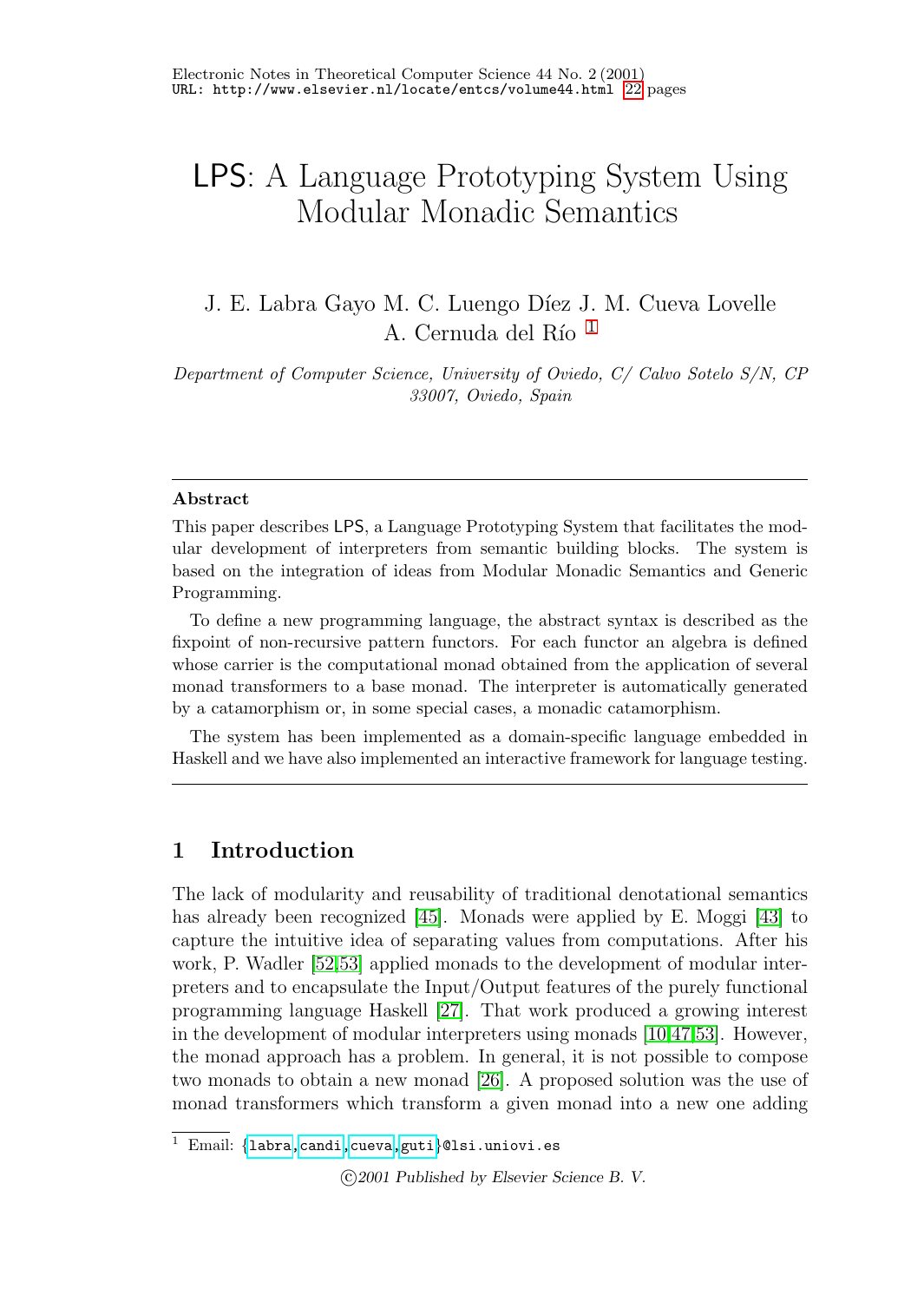#### LABRA  $et$  al

new operations [\[38\]](#page-20-3). The use of monads and monad transformers to specify the semantics of programming languages was called modular monadic semantics by S. Liang et al. [\[37,](#page-19-2)[36\]](#page-19-3). The close relationship between modular monadic semantics and action semantics was described in [\[54\]](#page-21-2) where they present a system that combines both approaches.

In a different context, the definition of recursive datatypes as least fixpoints of pattern functors and the calculating properties that can be obtained by means of folds or catamorphisms led to a complete discipline which could be named as generic programming [\[39,](#page-20-4)[40,](#page-20-5)[3\]](#page-17-1).

Following that approach, L. Duponcheel proposed the combined use of folds or catamorphisms with modular monadic semantics [\[9\]](#page-17-2) allowing the independent specification of the abstract syntax, the computational monad and the domain value.

Monadic catamorphisms were studied in [\[11,](#page-18-0)[19\]](#page-18-1) and applied to practical functional programming in [\[41\]](#page-20-6). Inspired by that work, we applied monadic folds [\[30,](#page-19-4)[31,](#page-19-5)[32\]](#page-19-6) to modular monadic semantics, allowing the separation between recursive evaluation and semantic specification in some special cases.

The paper is structured as follows: in section [2,](#page-1-0) we give a brief overview of the underlying theory, in section [3,](#page-8-0) we describe the architecture of the Language Prototyping System, section [4](#page-8-1) describes the structure of the semantic specifications, and section [5](#page-9-0) the interactive framework. As an example, section [6](#page-10-0) describes the specification of a functional programming language with some imperative features and different evaluation semantics. Finally, we discuss some conclusions and directions for future work.

It is assumed that the reader has some familiarity with a modern functional programming language. Along the paper, we use Haskell notation with some freedom in the use of mathematical symbols and declarations. As an example, the predefined Haskell datatype

$$
\mathbf{data}\,Either\,a\,b\,=\,Left\,a\,|\,Right\,b
$$

will be used as

$$
\alpha \parallel \beta \triangleq L \alpha \parallel R \beta
$$

We will also omit the type constructors in some definitions for brevity. The notions we use from category theory are defined in the paper, so it is not a prerequisite.

### <span id="page-1-0"></span>2 Theoretical Background

#### 2.1 Monads and Monad Transformers

Although the notion of monad comes from category theory, in functional programming a monad can be defined as a triplet  $\langle M, return_M, \rangle \equiv_M$  with a type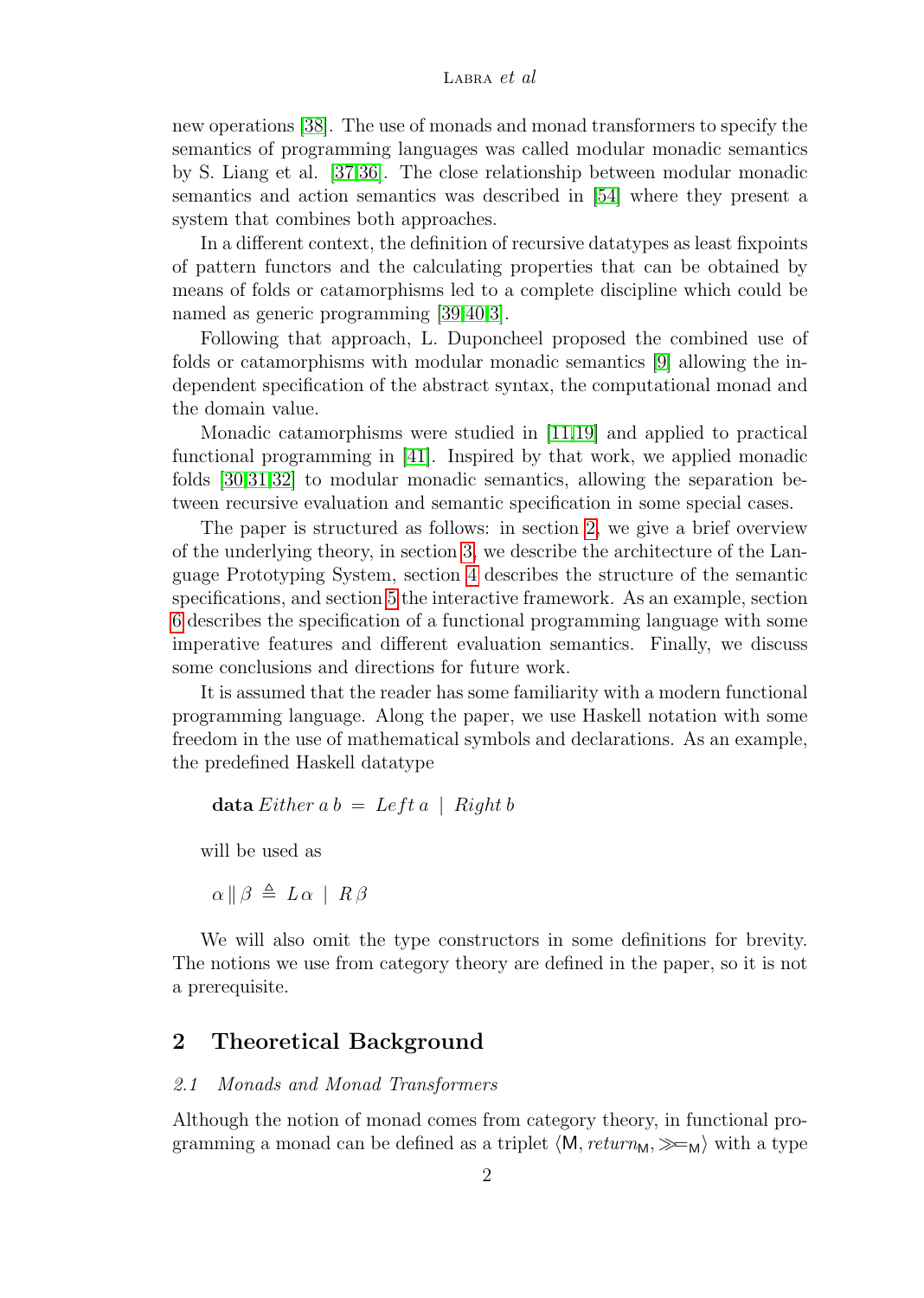LABRA  $et$  al

| Description                    | Name | Operations                                                             |  |
|--------------------------------|------|------------------------------------------------------------------------|--|
| Error handling                 | ErrM | $err : String \rightarrow ErrM \alpha$                                 |  |
| Environment Access             | EM.  | rdEnv : EM Env                                                         |  |
|                                |      | $inEnv : Env \rightarrow EM \alpha \rightarrow EM \alpha$              |  |
| State transformer<br><b>SM</b> |      | <i>update</i> : $(State \rightarrow State) \rightarrow SM State$       |  |
|                                |      | fetch : <b>SM</b> State                                                |  |
|                                |      | $set: State \rightarrow SM State$                                      |  |
| Continuations                  | CM.  | callcc: ((CM $\alpha \to CM \beta$ ) $\to CM \alpha$ ) $\to CM \alpha$ |  |

Table 1 Some classes of monads

<span id="page-2-0"></span>constructor M and a pair of polymorphic operations:

$$
return_{M} : \alpha \to M\alpha
$$
  

$$
(\ggg_{M}) : M\alpha \to (\alpha \to M\beta) \to M\beta
$$

which must satisfy three laws (see, for example, [\[53\]](#page-21-3)). The basic idea is that a monad M encapsulates a notion of computation and a value of type M  $\alpha$  can be considered as a computation M that returns a value of type  $\alpha$ .

The simplest monad of all is the identity monad Id which can be defined as

Id  $x \stackrel{\Delta}{=} x$ return  $x = x$  $m \gg f = f m$ 

In the rest of the paper we use a special syntax, called the *do*-notation. The conversion rules are:

```
\text{do} \{ m; e \} \equiv m \gg \lambda_{-} \rightarrow \text{do} \{ e \}\mathbf{do}\{x \leftarrow m; e\} \equiv m \ggg \lambda x \rightarrow \mathbf{do}\{e\}do { let exp; e } = let exp in do { e }
\mathbf{do} \{ e \} \equiv e
```
It is possible to define special classes of monads for different notions of computations like state transformers, environment access, continuations, exceptions, Input/Output, non-determinism, resumptions, backtracking, etc. Each class of monad has some specific operations apart from the predefined  $return_{M}$ and  $(\gg_{M})$ . Table [1](#page-2-0) contains some classes of monads with their operations.

When describing the semantics of a programming language using monads, the main problem is the combination of different classes of monads. It is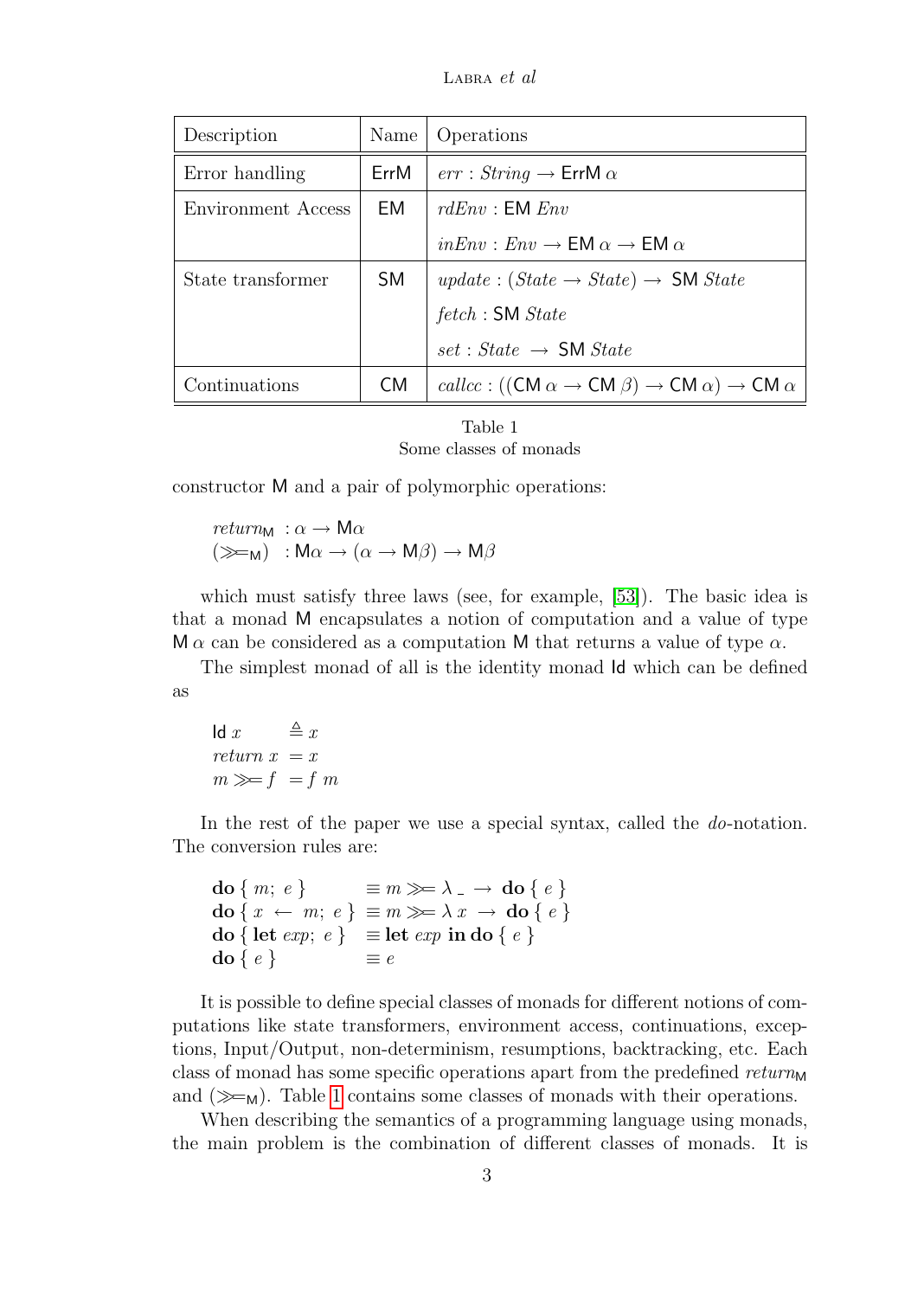not possible to compose two monads to obtain a new monad in general [\[26\]](#page-19-7). Nevertheless, a monad transformer  $\mathcal T$  can transform a given monad M into a new monad  $\mathcal{T}$  M that has new operations and maintains the operations of M. The idea of monad transformer is based on the notion of monad morphism that appeared in Moggi's work [\[43\]](#page-20-7) and was later proposed in [\[38\]](#page-20-3). The definition of a monad transformer is not straightforward because there can be some interactions between the intervening operations of the different monads. These interactions are considered in more detail in [\[36](#page-19-3)[,37](#page-19-2)[,38\]](#page-20-3) and in [\[17\]](#page-18-2) it is shown how to derive a backtracking monad transformer from its specification.

Our system contains a library of predefined monad transformers corresponding to each class of monad and the user can also define new monad transformers. When defining a monad transformer  $\mathcal T$  over a monad M, it is necessary to specify the return<sub>TM</sub> and  $(\ggg_{T_M})$  operations, the lift : M  $\alpha \to T M \alpha$ operation transforming any operation in M into an operation in the new monad  $TM$ , and the operations provided for the new monad.

Table [2](#page-4-0) presents the definitions of some monad transformers that will be used in the rest of the paper.

#### 2.2 Functors, Algebras and Catamorphisms

As in the case of monads, functors are also derived from category theory but can easily be defined in a functional programming setting. A functor F can be defined as a type constructor that transforms values of type  $\alpha$  into values of type  $\mathsf{F}\alpha$  and a function  $map_{\mathsf{F}}:(\alpha\to\beta)\to\mathsf{F}\alpha\to\mathsf{F}\beta$ .

The fixpoint of a functor F can be defined as

 $\mu \mathsf{F} \triangleq In(\mathsf{F}(\mu \mathsf{F}))$ 

In the above definition, we explicitly write the type constructor  $In$  because we will refer to it later.

A recursive datatype can be defined as the fixpoint of a non-recursive functor that captures its shape. For example, the inductive datatype Term defined as

Term 
$$
\triangleq
$$
 Num Int | Term + Term | Term - Term

can be defined as the fixpoint of the functor T

```
\top x \triangleq NumInt \mid x + x \mid x - x
```
where the  $map_{\mathsf{T}}$  is defined as<sup>[2](#page-3-0)</sup>:

$$
map_{\mathsf{T}} \qquad \qquad : \ (\alpha \to \beta) \to (\mathsf{T} \alpha \to \mathsf{T} \beta)
$$

<span id="page-3-0"></span><sup>2</sup> In the rest of the paper we omit the definition of map functions as they can be automatically derived from the shape of the functor.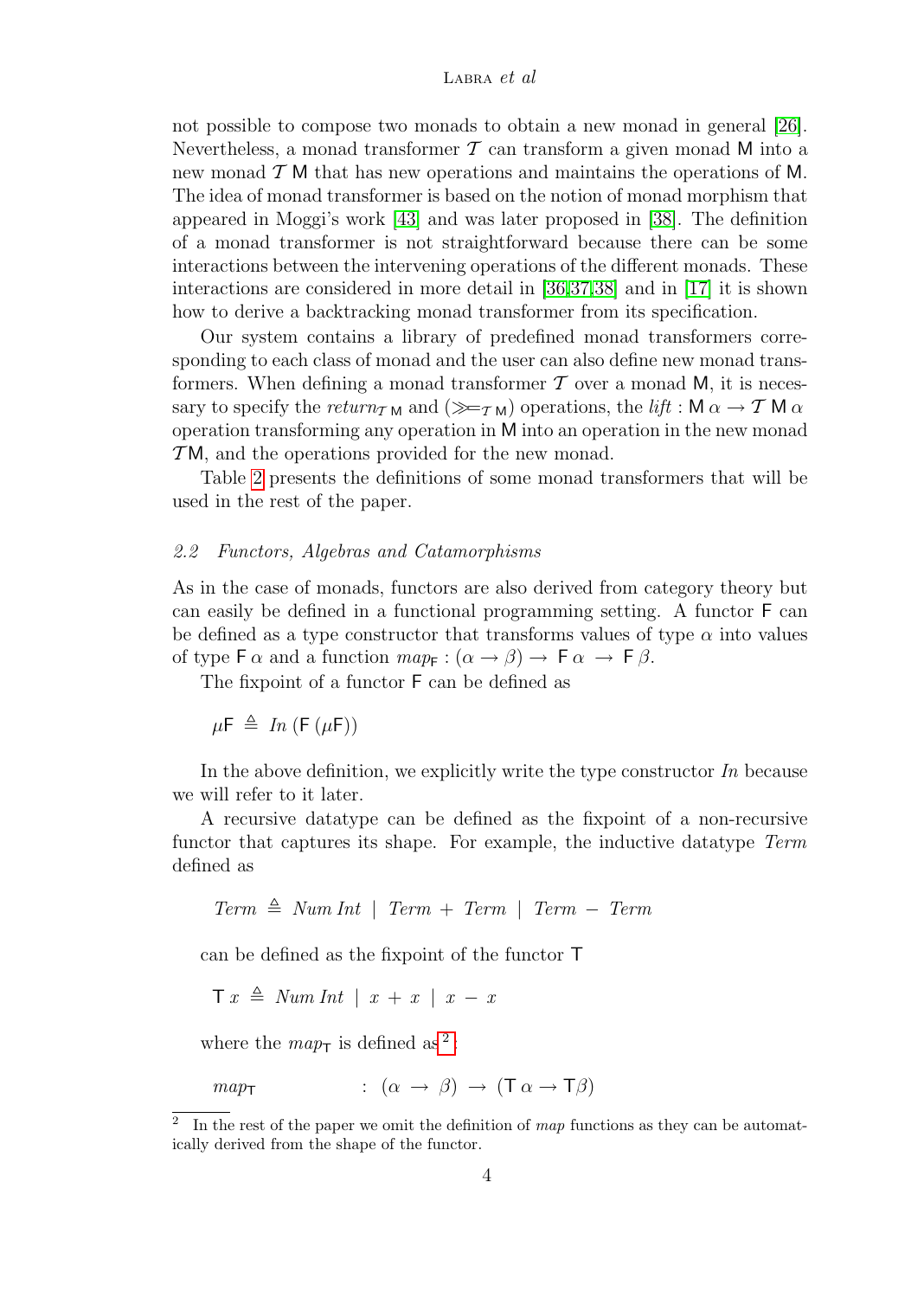LABRA et al

| Error<br>handling    | $\mathcal{T}_{Err}$ M $\alpha \triangleq M(\alpha \parallel String)$<br>return $x = return (Lx)$<br>$x \gg f = x \gg \lambda y \rightarrow \case y$ of<br>$L v \rightarrow f v$<br>$R e \rightarrow e$<br>lift $m = m \gg \lambda x \rightarrow return (L x)$<br>$err \; msg \; = \; return \; (R \; msg)$                                                                                                                                                                                                                                                                                           |
|----------------------|------------------------------------------------------------------------------------------------------------------------------------------------------------------------------------------------------------------------------------------------------------------------------------------------------------------------------------------------------------------------------------------------------------------------------------------------------------------------------------------------------------------------------------------------------------------------------------------------------|
| Environment          | $\mathcal{T}_{Env}$ M $\alpha \triangleq Env \rightarrow M \alpha$<br>return $x = \lambda \rho \rightarrow return x$<br>$x \gg f$ = $\lambda \rho \rightarrow (x \rho) \gg (\lambda a \rightarrow f a \rho)$<br>lift $x = \lambda \rho \rightarrow x \gg = return$<br>$rdEnv = \lambda \rho \rightarrow return \rho$<br>$inEnv \rho x = \lambda_- \rightarrow x \rho$                                                                                                                                                                                                                                |
| State<br>transformer | $\mathcal{T}_{State}$ M $\alpha \triangleq State \rightarrow M(\alpha, State)$<br>return $x = \lambda \varsigma \rightarrow return(x, \varsigma)$<br>$x \gg f$ = $\lambda \varsigma \rightarrow (x \varsigma) \gg (\lambda (v, \varsigma') \rightarrow f v \varsigma')$<br><i>lift</i> $x = \lambda \varsigma \rightarrow x \gg (\lambda x \rightarrow return(x, \varsigma))$<br>update $f = \lambda \varsigma \rightarrow return(\varsigma, f\varsigma)$<br>fetch $= update (\lambda \varsigma \rightarrow \varsigma)$<br>$\int \text{set } \varsigma$ = update $(\lambda_- \rightarrow \varsigma)$ |
| Continuations        | $\mathcal{T}_{Cont}$ M $\omega \alpha \triangleq (\alpha \rightarrow M\omega) \rightarrow M\omega$<br>return $x = \lambda \kappa \rightarrow \kappa x$<br>$x \gg f$ = $\lambda \kappa \to x(\lambda v \to f v \kappa)$<br>$\textit{lift}\ x\qquad \qquad =\ \lambda \kappa \rightarrow x \!\!\gg\!\!=\!\!\kappa$<br>called $f = \lambda \kappa \rightarrow (f (\lambda m \rightarrow (\lambda \rightarrow m \kappa)) \kappa)$                                                                                                                                                                        |

Table 2

Some monad transformers with their definitions

<span id="page-4-0"></span> $map_{\mathsf{T}} f \left( Num \; n \right) = n$  $map_{\mathsf{T}} f(x_1 + x_2) = f(x_1 + f(x_2))$  $map_{\mathsf{T}} f (x_1 - x_2) = f x_1 - f x_2$ 

Once we have the shape functor T, we can obtain the recursive datatype as the fixpoint of T

 $Term \triangleq \mu T$ 

As an example, the term  $3 + 4$  can be represented as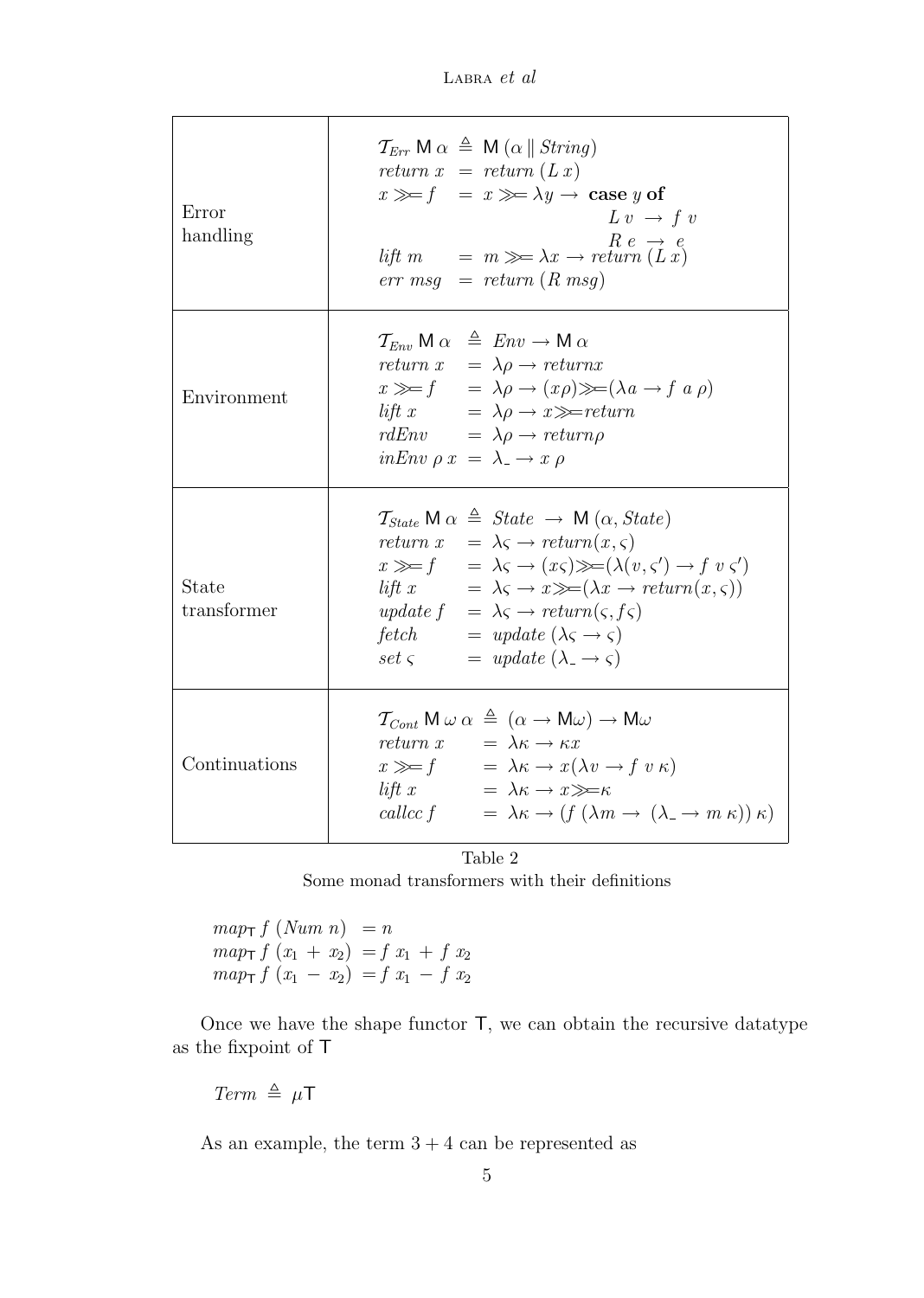$In ((In (Num 3)) + (In (Num 4))) : Term$ 

The sum of two functors  $\mathsf F$  and  $\mathsf G$ , denoted by  $\mathsf F \oplus \mathsf G$  can be defined as

$$
(\mathsf{F} \, \oplus \, \mathsf{G}) \, x \, \triangleq \, \mathsf{F} \, x \, \| \, \mathsf{G} \, x
$$

where  $map_{\textsf{F} \oplus \textsf{G}}$  is defined as

$$
map_{\mathsf{F} \oplus \mathsf{G}} f(L x) = L (map_{\mathsf{F}} f x)
$$
  

$$
map_{\mathsf{F} \oplus \mathsf{G}} f(R x) = R (map_{\mathsf{G}} f x)
$$

Using the sum of two functors, it is possible to extend recursive datatypes. For example, we can define a new pattern functor for factors as

$$
\mathsf{F} \; x \; \triangleq \; x \, \times \, x \; \mid \; x \; \div \; x
$$

and the composed recursive datatype of expressions that can be terms or factors can easily be defined as

$$
Expr \triangleq \mu(T \oplus F)
$$

Given a functor F, an F-algebra is a function  $\varphi_F : F \alpha \to \alpha$  where  $\alpha$  is called the carrier. An homomorphism between two F-algebras  $\varphi : \mathsf{F} \alpha \to \alpha$ and  $\psi : \mathsf{F} \beta \to \beta$  is a function  $h : \alpha \to \beta$  which satisfies

$$
h \cdot \varphi = \psi \cdot map_{F} h
$$

It is possible to consider a new category with F-algebras as objects and homomorphisms between F-algebras as morphisms. In this category,  $In : F(\mu) \to \mu$ F is an initial object, i.e. for any F-algebra  $\varphi : \mathsf{F} \alpha \to \alpha$  there is a unique homomorphism  $(\varphi) : \mu \to \alpha$  satisfying the above equation.

 $\llbracket \varphi \rrbracket$  is called *fold* or *catamorphism* and satisfies a number of calculational properties [\[3](#page-17-1)[,6](#page-17-3)[,40](#page-20-5)[,46\]](#page-20-8). It can be defined as:

$$
\begin{array}{ll}\n\left(\!\!\left[ \begin{smallmatrix}\n- \end{smallmatrix} \right] & \right: & \left( \mathsf{F}\alpha \to \alpha \right) \to \left( \mu \mathsf{F} \to \alpha \right) \\
\left( \varphi \right) & = \varphi \, . \, map_{\mathsf{F}} \left( \varphi \right) . \, out\n\end{array}
$$

where

$$
out : \mu \mathsf{F} \to \mathsf{F}(\mu \mathsf{F})
$$

$$
out (In x) = x
$$

As an example, we can obtain a simple evaluator for terms defining a Talgebra whose carrier is the type  $M Int$ , where  $M$  is, in this case, any kind of monad.

$$
\varphi_{\mathsf{T}} \qquad : \ \mathsf{T} \left( \mathsf{M} \text{ Int} \right) \ \rightarrow \ ( \mathsf{M} \text{ Int} )
$$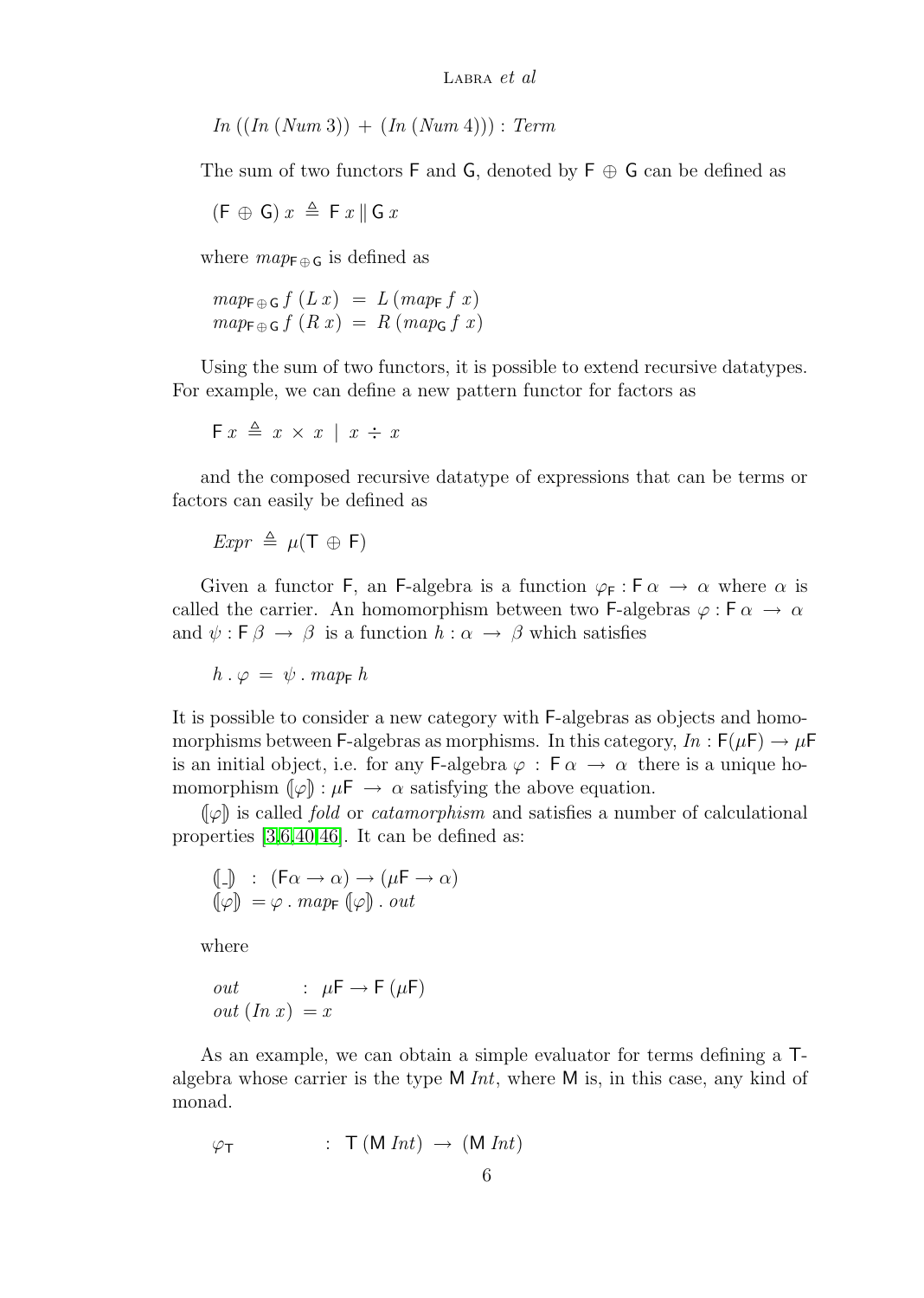$$
\varphi_{\mathsf{T}}\left( \begin{array}{c} \mathbf{Num}\ n\end{array}\right) = \text{return } n
$$
\n
$$
\varphi_{\mathsf{T}}\left( t_1 + t_2 \right) = \textbf{do}
$$
\n
$$
v_1 \leftarrow t_1
$$
\n
$$
v_2 \leftarrow t_2
$$
\n
$$
\text{return } (v_1 + v_2)
$$
\n
$$
\varphi_{\mathsf{T}}\left( t_1 - t_2 \right) = \textbf{do}
$$
\n
$$
v_1 \leftarrow t_1
$$
\n
$$
v_2 \leftarrow t_2
$$
\n
$$
\text{return } (v_1 - v_2)
$$

Applying a catamorphism over  $\varphi_T$  we obtain the evaluation function for terms:

$$
eval_{Term} : Term \rightarrow M Int
$$
  

$$
eval_{Term} = eval_{\mu\tau} = (\varphi_{\tau})
$$

The operator  $\oplus$  allows to obtain a (F  $\oplus$  G)-algebra from an F-algebra  $\varphi$ and a G-algebra  $\psi$ 

$$
\begin{array}{l}\n\oplus : (\mathsf{F} \alpha \to \alpha) \to (\mathsf{G} \alpha \to \alpha) \to (\mathsf{F} \oplus \mathsf{G})\alpha \to \alpha \\
(\varphi \oplus \psi)(Lx) = \varphi \, x \\
(\varphi \oplus \psi)(Rx) = \psi \, x\n\end{array}
$$

The above definition allows to extend the evaluator for terms and factors without modifying the existing definitions. If we want to add factors, we only need to define the corresponding F-algebra over M Int as:

$$
\varphi_{\mathsf{F}}(t_1 \times t_2) = \mathbf{do}
$$
  
\n
$$
v_1 \leftarrow t_1
$$
  
\n
$$
v_2 \leftarrow t_2
$$
  
\nreturn  $(v_1 \times v_2)$   
\n
$$
\varphi_{\mathsf{F}}(t_1 \div t_2) = \mathbf{do}
$$
  
\n
$$
v_1 \leftarrow t_1
$$
  
\n
$$
v_2 \leftarrow t_2
$$
  
\nif  $v_2 == 0$  then  
\nerr "Divide by zero"  
\nelse  
\nreturn  $(v_1 \div v_2)$ 

Notice that, in this case, the monad M must support the *err* operation, i.e. it must support partial computations. Now, a new evaluator for expressions is automatically obtained by means of a catamorphism over the  $(\mathsf{T} \oplus \mathsf{F})$ -algebra.

$$
eval_{\text{Expr}} \quad : \quad \mu(\mathsf{T} \oplus \mathsf{F}) \to \mathsf{M} \text{ Int}
$$
\n
$$
eval_{\text{Expr}} \ = \ eval_{\mu(\mathsf{T} \oplus \mathsf{F})} \ = \ (\varphi_{\mathsf{T}} \oplus \varphi_{\mathsf{F}})
$$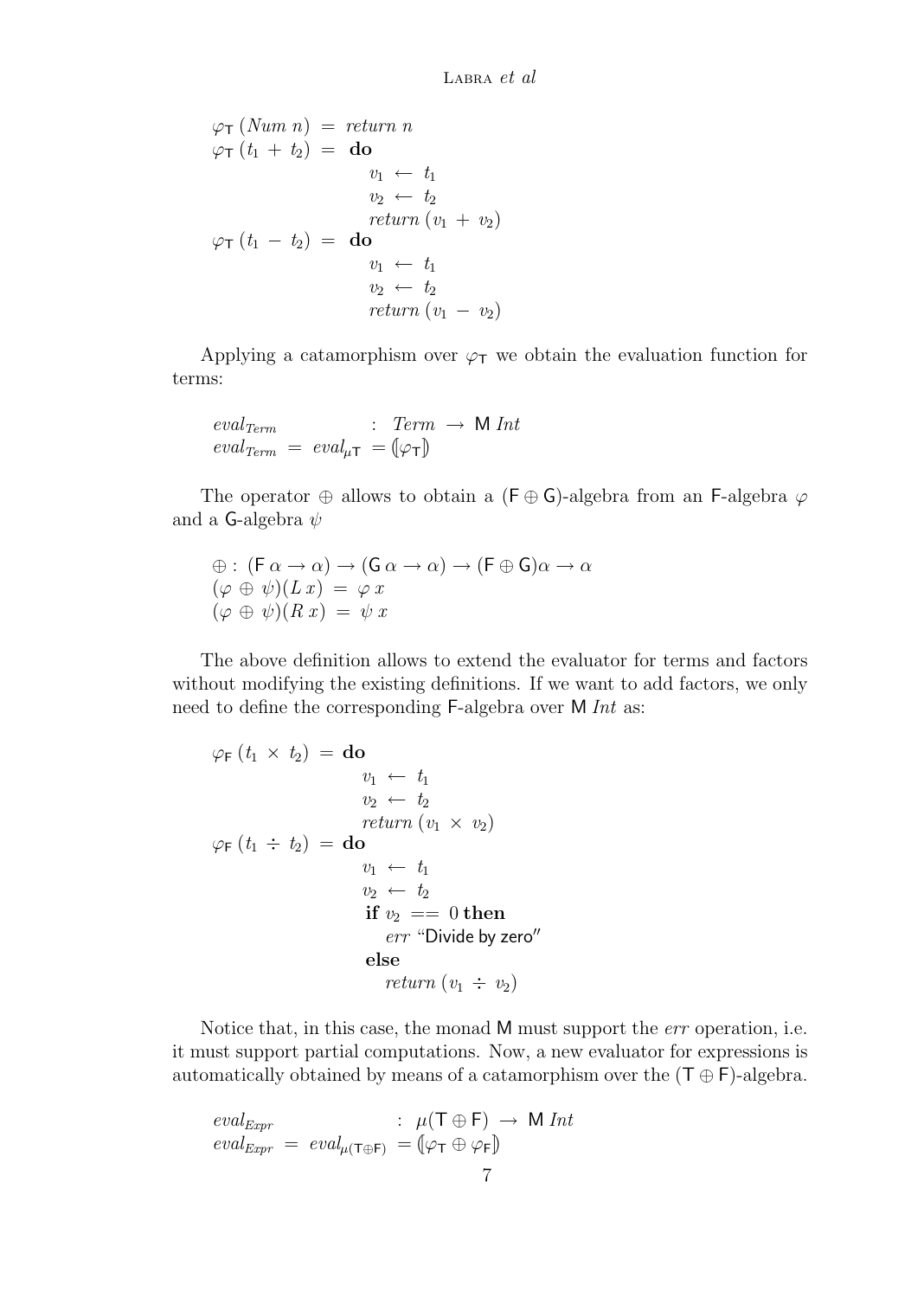#### LABRA  $et$  al

The theory of catamorphisms can be extended to monadic catamorphisms as described in [\[11](#page-18-0)[,19](#page-18-1)[,30](#page-19-4)[,32\]](#page-19-6). Given a monad M, we define a monadic function  $f: \alpha \to M$  β. For some combinations of monads and functors F, we define the monadic extension of a functor F <sup>m</sup> declaring the function

$$
\mathit{map}^\mathsf{m}_\mathsf{F}\;:\;(\alpha\to \mathsf{M}\;\beta)\to (\mathsf{F}\;\alpha\to \mathsf{M}\;(\mathsf{F}\;\beta))
$$

In the same way, we can define monadic F-algebras as  $\varpi_F : F \alpha \to M \alpha$  and monadic catamorphisms as

$$
\begin{array}{ll}\n\llbracket . \rrbracket & \colon & (\mathsf{F} \alpha \to \mathsf{M} \alpha) \to \mu \mathsf{F} \to \mathsf{M} \alpha \\
\llbracket \varpi_{\mathsf{F}} \rrbracket & = \varpi_{\mathsf{F}} \mathbb{Q} \; map_{\mathsf{F}}^{\mathsf{m}} \; (\llbracket \varpi_{\mathsf{F}} \rrbracket) \; \mathbb{Q} \; return \; . \; out\n\end{array}
$$

where @ represents the composition of monadic functions and can be defined as

$$
\begin{array}{ll} ( @) & : & (\beta \to \mathsf{M}\,\gamma) \to (\alpha \to \mathsf{M}\,\beta) \to (\alpha \to \mathsf{M}\,\gamma) \\ f @g = \lambda x \to g \ x \gg f \end{array}
$$

Using monadic catamorphisms, it is possible to separate the recursive evaluation from the semantic specification. In the simple evaluator example, we can define the monadic extension of the functor T as:

$$
map_T^m : (\alpha \to M \beta) \to (T \alpha \to (M (T \beta)))
$$
  
\n
$$
map_T^m f (Num n) = return (Num n)
$$
  
\n
$$
map_T^m f (x_1 + x_2) = do
$$
  
\n
$$
v_1 \leftarrow f x_1
$$
  
\n
$$
v_2 \leftarrow f x_2
$$
  
\n
$$
return (v_1 + v_2)
$$
  
\n
$$
map_T^m f (x_1 - x_2) = do
$$
  
\n
$$
v_1 \leftarrow f x_1
$$
  
\n
$$
v_2 \leftarrow f x_2
$$
  
\n
$$
return (v_1 - v_2)
$$

Notice that the above definition could have been obtained automatically. However, it specifies an explicit order of evaluation and a mandatory recursive evaluation of subcomponents, which could be inappropiate for other expressions.

Now, the semantic specification consists of a simple monadic T-algebra

$$
\varpi_{\mathsf{T}} : \mathsf{T} \alpha \to \mathsf{M} \alpha
$$
  
\n
$$
\varpi_{\mathsf{T}} (Num \ n) = return \ n
$$
  
\n
$$
\varpi_{\mathsf{T}} (v_1 + v_2) = return (v_1 + v_2)
$$
  
\n
$$
\varpi_{\mathsf{T}} (v_1 - v_2) = return (v_1 - v_2)
$$

and the evaluation of terms is automatically obtained as a monadic catamorphism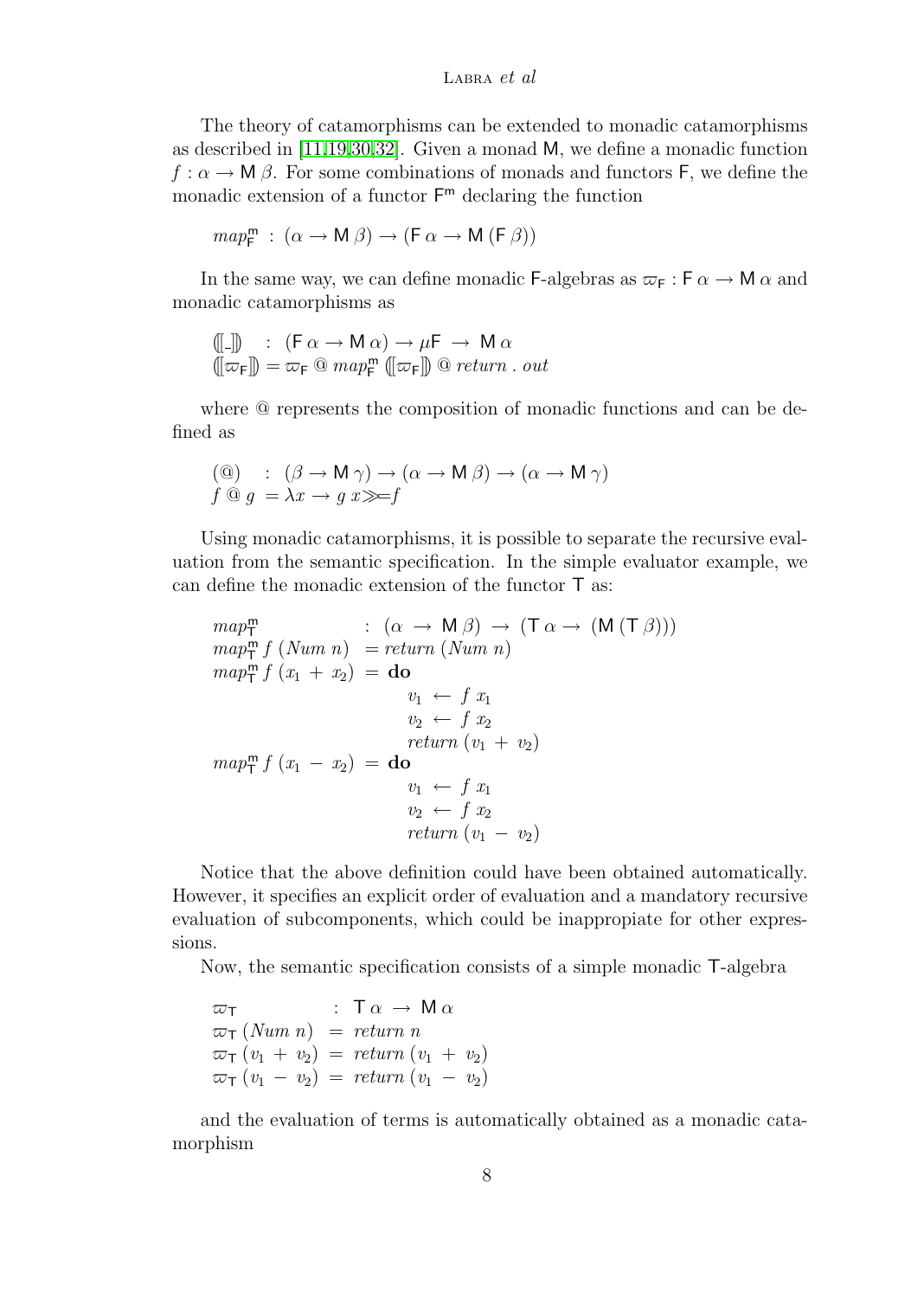$eval_{Term}$  :  $Term \rightarrow M Int$  $eval_{Term} = eval_{\mu\tau} = (\llbracket \varpi_{\tau} \rrbracket)$ 

It is possible to define the sum of two monadic algebras

$$
\begin{array}{l}\n\oplus_{\mathsf{m}} : (\mathsf{F}\alpha \to \mathsf{M}\alpha) \to (\mathsf{G}\alpha \to \mathsf{M}\alpha) \to ((\mathsf{F}\oplus \mathsf{G})\alpha \to \mathsf{M}\alpha) \\
(\varpi_{\mathsf{F}} \oplus_{\mathsf{m}} \varpi_{\mathsf{G}})(Lx) = \varpi_{\mathsf{F}} x \\
(\varpi_{\mathsf{F}} \oplus_{\mathsf{m}} \varpi_{\mathsf{G}})(Rx) = \varpi_{\mathsf{G}} x\n\end{array}
$$

Finally, it is possible to combine catamorphisms and monadic catamorphisms with the following definition

$$
\begin{array}{ll}\n\langle [\![ - , - ]\!] \rangle & : (F \alpha \to M \alpha) \to (G(M \alpha) \to M \alpha) \to \mu(F \oplus G) \to M \alpha \\
\langle [\![ \varpi, \varphi ]\!] \, x = \text{case} \, out \, x \, \text{of} \\
L \, v & \to (\varpi \otimes \, \text{map}_{F}^{m} \, ([\![ \varpi, \varphi ]\!] \otimes \text{return}) \, v \\
R \, v & \to (\varphi \, . \, \text{map} \, ([\![ \varpi, \varphi ]\!]) \, v\n\end{array}
$$

# <span id="page-8-0"></span>3 Architecture of the Language Prototyping System

The Language Prototyping System (LPS) is defined as a domain specific language embedded in Haskell. The structure of LPS is divided in several parts:

- There are different *programming language descriptions* and the user can define new languages. If the user wants to add a new language, it is necessary to define the parser, the pretty-printer and the semantic specification.
- The interactive framework allows runtime selection and interpretation of the different programming languages that were defined.
- There are some modules for *common tools*. These tools give support to theoretical concepts like functors, algebras, catamorphisms, etc. and to common structures like heaps, stacks, symbol tables, etc.
- Finally, the *semantic blocks* will allow the definition of the computational monad. The system includes a library of some specific kinds of monads (with their corresponding monad transformers) but the user can also define new blocks.

### <span id="page-8-1"></span>4 Semantic specifications

The main goal is to obtain extensible and reusable semantic descriptions which will form the basis for different programming languages. In general, the semantic specification of a programming language can be obtained as a function  $\mu \to M$  V where:

• M is the computational monad which can be defined as  $(\mathcal{T}_1, \mathcal{T}_2, \ldots, \mathcal{T}_n)$  M' where  $\mathcal{T}_i$  is a monad transformer that adds some notion of computation and M' is the base monad. In this way, it is possible to add or remove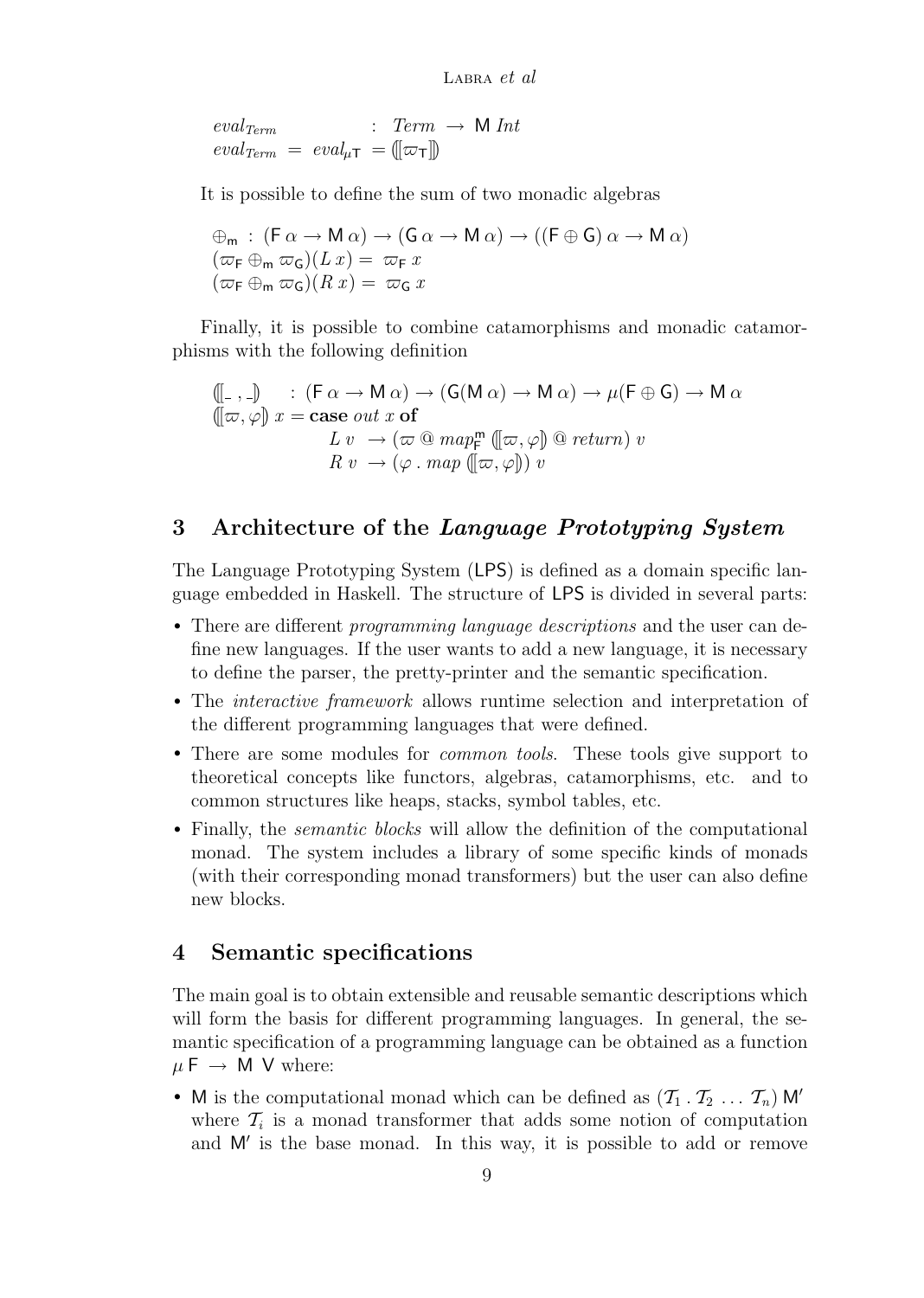computational features to a programming language without changing the rest of the specification.

- V is the value type. It can be defined using extensible union types which facilitate the incremental extension of value types. To achieve this, we use multi-parameter type classes with overlapping instances currently implemented in the main Haskell systems. A more detailed presentation of this approach can be found in [\[38\]](#page-20-3). In the rest of the paper, we assume that the components of a value  $\alpha \parallel \beta$  are subtypes of it, and that, if  $\alpha$  is a subtype of  $\gamma$ , then we have the operations  $\uparrow : \alpha \to \gamma$  and  $\downarrow : \gamma \to \alpha$ .
- $\mu$  F is the fixpoint of a functor F that describes the shape of the abstract syntax tree. F can usually be decomposed as  $\mathsf{F}_1 \oplus \mathsf{F}_2 \oplus \ldots \oplus \mathsf{F}_n$  where  $\mathsf{F}_i$ are different pattern functors that capture syntactic entities as arithmetic expressions, comparisons, declarations, etc. For each  $F_i$  we define an  $F_i$ algebra or a monadic  $F_i$ -algebra.

Therefore, the interpreter function  $\mu \rightarrow \mathsf{MV}$  can be obtained as a catamorphism or a monadic catamorphism.

### <span id="page-9-0"></span>5 Interactive Framework

We have implemented an application which allows runtime selection of interpreted programming languages and provides a common framework for language testing. In order to use programming languages of different types in the same data structure, we used the approach described in [\[34\]](#page-19-8) combining existential types with type classes.

In order to integrate a new language to be interpreted under our framework, it is necessary to supply the parser, the pretty printer and the semantic specification. We use the *Parsec* combinator library [\[35\]](#page-19-9) which is based on the parser combinators described in [\[22\]](#page-18-3), but the system does not depend on any particular parser library. Regarding pretty printing, we use the library developed in [\[21\]](#page-18-4). As in the case of parsing, the system does not depend on this particular library.

The interactive framework can be configured with a list of languages

 $L_s = [l_1, l_2, \ldots, l_n]$ 

At any moment the system contains an active programming language  $l_i \in L_s$  and it allows the following operations:

- Loading a program  $p_i$  written in the current language  $l_i$ .
- Execute that program  $p_i$ .
- Select a different language.
- Interrupt and debug the language that it is executing.
- Show information about the loaded program and the current language.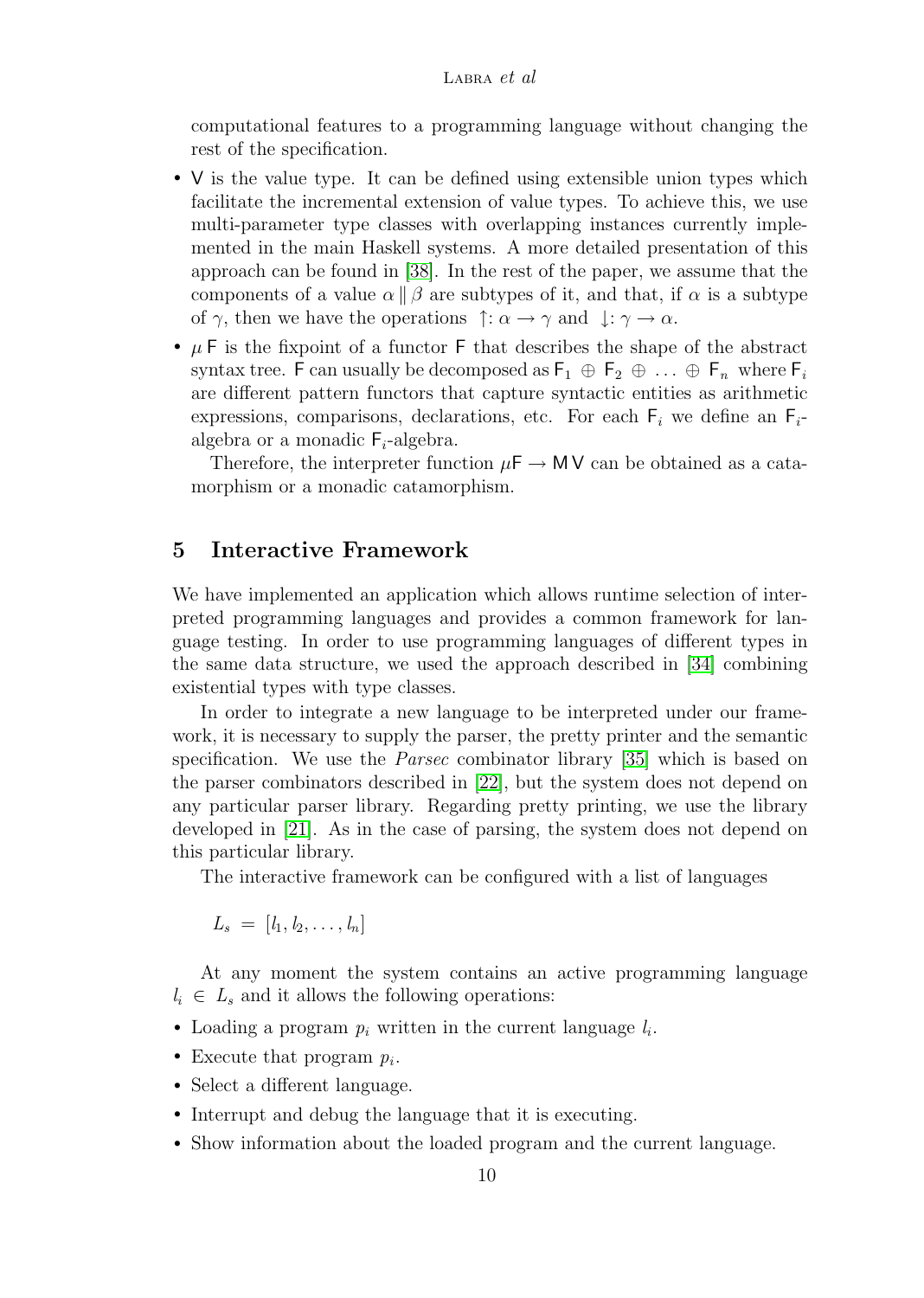We have implemented descriptions of simple imperative, functional, objectoriented and logic programming languages.

# <span id="page-10-0"></span>6 Specification of MLambda

As an example, in this section we apply LPS to the specification of *MLambda*, a simple functional language with some imperative features.

### 6.1 Syntactical Structure

In order to simplify the presentation, the syntactical structure of MLambda consists of a single category of expressions. It will be divided in different syntactical components which will allow an independent semantic specification. The syntactical components will be:

• Arithmetic expressions.

Arith  $x \triangleq Num$  Int |  $x + x$  |  $x - x$  |  $x \times x$  |  $x \div x$ 

• Boolean expressions

Boolean  $x \triangleq B$  Bool |  $x \wedge x$  |  $x \vee x$ 

• Comparisons

 $Cmp\ x \triangleq x < x \mid x > x \mid x \leq x \mid x \geq x \mid x = x \mid x \neq x$ 

• Variables

 $Var x \triangleq V$  Name

• References and assignments

Ref  $x \triangleq ref \ x \mid ! \ x \mid \ x := x \mid \ x; \ x$ 

This block offers reference variables and assignments. ref e allocates a new location in the heap with the value of  $e$  and returns the new location,  $x \cdot x$ obtains the value from the position referenced by the value of  $e, e_1 := e_2$ assigns the value of  $e_2$  to the position referenced by the value of  $e_1$ , and finally,  $e_1$ ;  $e_2$  evaluates  $e_2$  after  $e_1$ .

• Functional Abstractions

Func  $x \triangleq \lambda_N$  Name  $x \mid \lambda_V$  Name  $x \mid \lambda_L$  Name  $x \mid x \otimes x$ 

 $\lambda_X$  n e indicates lambda abstraction (for example,  $\lambda_n \to n+3$ ). We use three different types of evaluation, by name  $(\lambda_N)$ , by value  $(\lambda_V)$  and lazy  $(\lambda_L)$ .  $e_1 \t\t0 e_2$  indicates the application of  $e_1$  to  $e_2$ .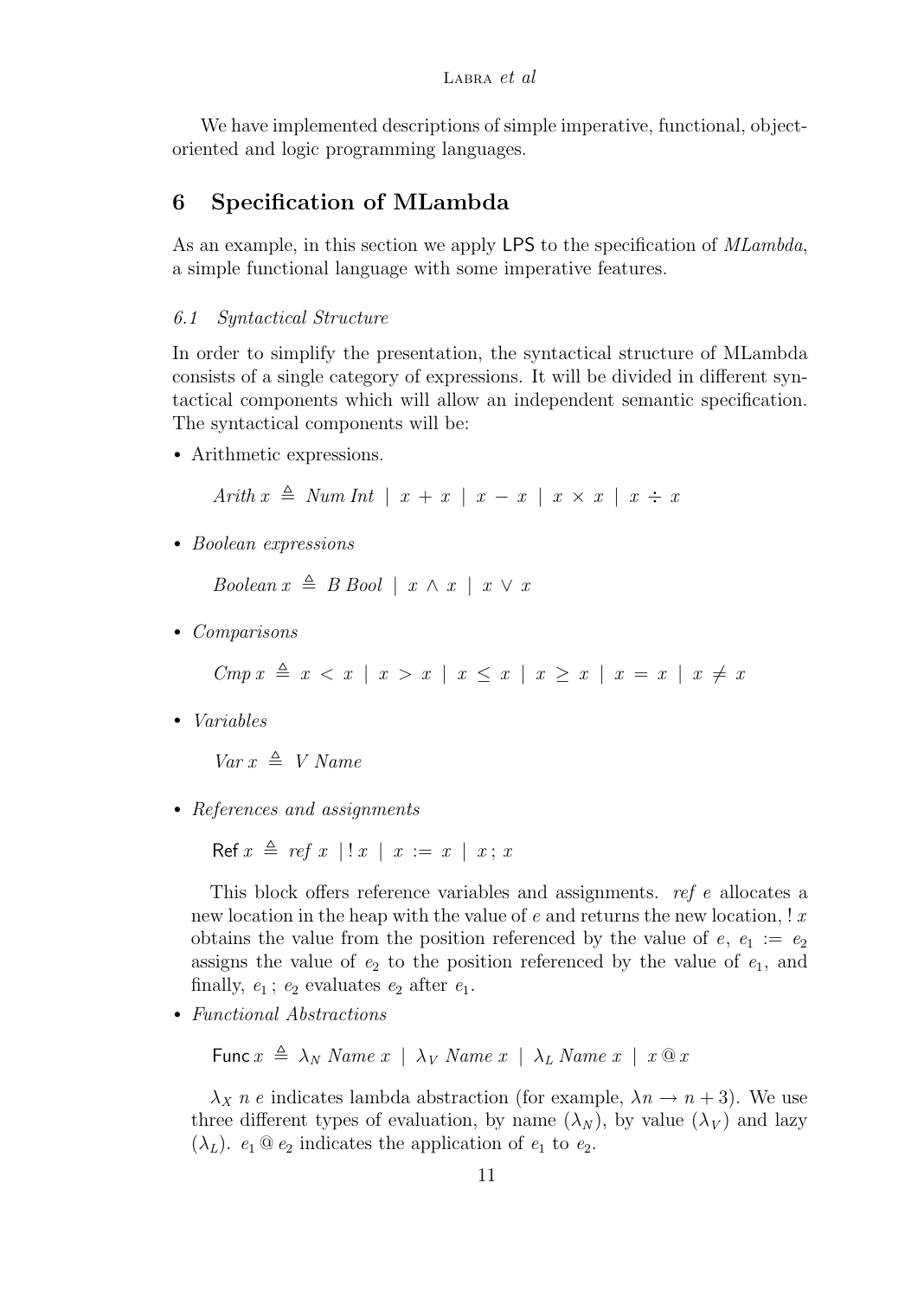• Local Declarations

 $\text{Dec } x \triangleq Let_N$  Name  $x \in I$  Let<sub>V</sub> Name  $x \in I$  Let<sub>L</sub> Name  $x \in I$ 

Let<sub>X</sub> n  $e_1$   $e_2$  indicates the evaluation of  $e_2$  assigning the value of  $e_1$  to x. We will allow recursive evaluation in three ways, by name  $(Let_N)$ , by value  $(Let_V)$  and lazy  $(Let_L)$ .

• First class continuations

$$
\mathsf{Calculate} \; x \; \triangleq \; \mathit{Calculate}
$$

The language can be defined as the fixpoint of the sum of the defined functors

 $\mathcal{L} = \mu(A$ rith  $\oplus$  Boolean  $\oplus$  Cmp  $\oplus$  Var  $\oplus$  Ref  $\oplus$  Func  $\oplus$  Dec)

### 6.2 Computational Structure

The computational structure will be described by means of a monad, which must support the different operations needed. In this sample language, we need: environment access, state update, partial computations, and continuations.

The resulting monad can be obtained applying the corresponding monad transformers to a base monad. In this example, we use the identity monad Id as the base monad but in a more practical language we could have been used other monads, like the predefined IO monad to obtain direct communication with the external world.

This computational structure is defined as

Comp  $\triangleq$  ( $\mathcal{T}_{Err}$  .  $\mathcal{T}_{State}$  .  $\mathcal{T}_{Env}$  .  $\mathcal{T}_{Cont}$ ) Id

### 6.3 Domain value

The domain value will consist of two primitive types, integers and booleans, and the combined type of functions. Functions will be represented as values of type Comp  $Value \rightarrow$  Comp Value. The Domain Value can be described as:

Value  $\triangleq Int \parallel Bool \parallel Loc \parallel$ Comp Value  $\rightarrow$  Comp Value

### 6.4 Semantic Specification

### 6.4.1 Auxiliary Functions

In order to facilitate the semantic specifications, we declare some auxiliary functions.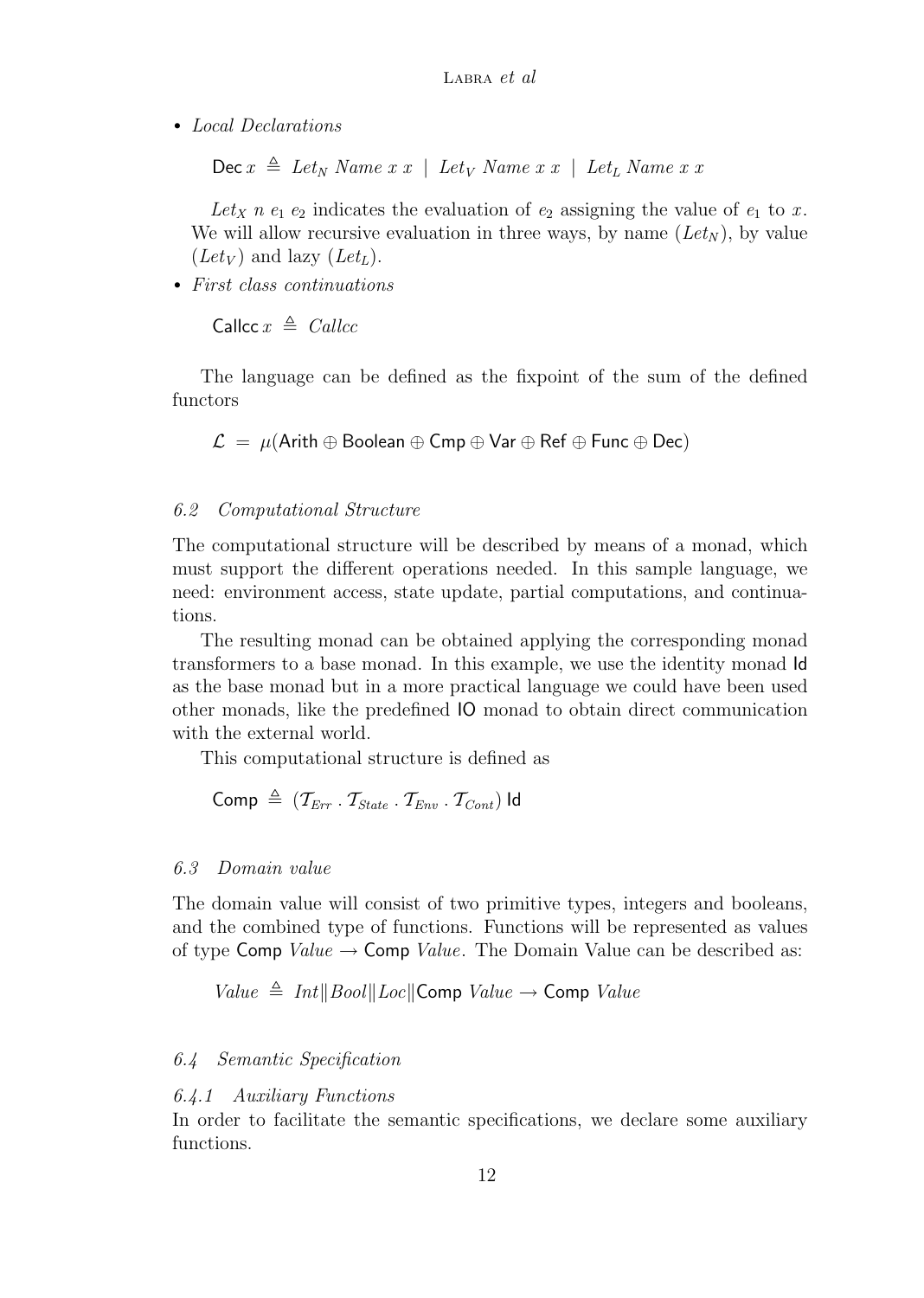• evalWith will be used for arithmetic and boolean evaluation. In the following definitions,  $\alpha$ ,  $\beta$  are considered subtypes of  $\gamma$ .

evalWith :  $(\alpha \to \alpha \to \beta) \to \gamma \to \gamma \to M \gamma$  $evalWith \odot v_x v_y = return \uparrow (\downarrow v_x \odot \downarrow v_y)$ 

• Although we are not going to present the whole implementation, we assume that we have some utility modules implementing common data structures. Heap  $\alpha$  is an abstract datatype addressed by locations of type Loc with the following operations:

|  | alloc <sub>H</sub> : $\alpha \rightarrow$ Heap $\alpha \rightarrow$ (Loc, Heap $\alpha$ )                                           | — allocate new values |
|--|-------------------------------------------------------------------------------------------------------------------------------------|-----------------------|
|  | $lkp_H : Loc \rightarrow Heap \alpha \rightarrow \alpha$                                                                            | — lookup              |
|  | $\mu p d_H : Loc \rightarrow \alpha \rightarrow \text{Heap } \alpha \rightarrow \text{Heap } \alpha \rightarrow \text{map } \alpha$ |                       |

We will also use a Table  $\alpha$  data structure with the following operations:

 $\ell k p_T$  : Name  $\rightarrow$  Table  $\alpha \rightarrow \alpha$  — lookup  $\mu_{\text{ref}}$  : Name  $\rightarrow \alpha \rightarrow \text{Table } \alpha \rightarrow \text{Table } \alpha$  — update

We will store computations in both structures, i.e. the environment will be a value of type *Table* (Comp *Value*) and the state will be a value of type Heap (Comp Value)

#### 6.4.2 Algebras and Monadic Algebras

For each of the syntactical components we must specify an algebra or a monadic algebra. If the component always requires the recursive evaluation of subcomponents, we only need a monadic algebra  $\varpi$ , otherwise, we need an algebra  $\varphi$ .

• Arithmetic Expressions

 $\varpi_{\text{Arith}}$   $\llbracket Num \, n \rrbracket = return (\uparrow n)$  $\varpi$ <sub>Arith</sub>  $\llbracket x + y \rrbracket = evalWith (+) x y$  $\varpi_{\text{Arith}} [x - y] = evalWith(-) xy$  $\varpi$ Arith  $\llbracket x \times y \rrbracket = evalWith (\times) x y$  $\varpi$ Arith  $\llbracket x \div y \rrbracket = evalWith (\div) x y$ 

• Boolean Expressions

 $\varpi_{\text{Boolean}} [B \; b] = return (\uparrow b)$  $\varpi$ Boolean  $\llbracket x \wedge y \rrbracket = evalWith (\wedge) x y$  $\varpi$ Boolean  $\llbracket x \vee y \rrbracket = evalWith (\vee) x y$ 

• Comparisons

 $\varpi_{\text{Cmp}} [x > y] = evalWith (>) x y$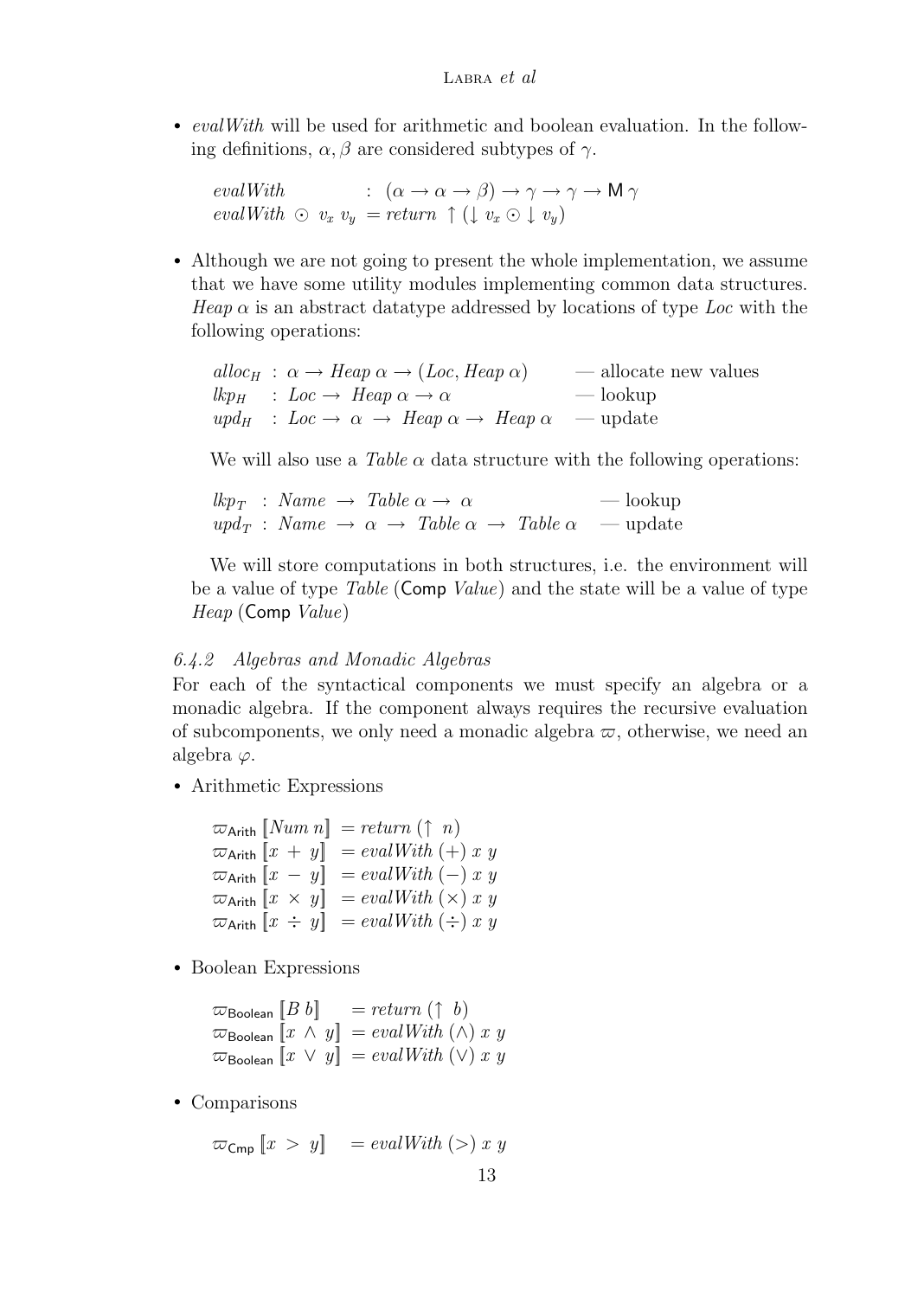$\varpi_{\mathsf{Cmp}}$   $\llbracket x < y \rrbracket = evalWith (\lt) x y$  $\varpi_{\mathsf{Cmp}} \llbracket x \geq y \rrbracket = \text{evalWith} \ (\geq) \ x \ y$  $\overline{\omega_{\mathsf{Cmp}}}$   $\left[ x \leq y \right]$  = evalWith  $\left( \leq x \right)$  $\varpi_{\textsf{Cmp}} [x == y] = evalWith (= = x y)$  $\overline{\omega}_{\text{Cmp}}$   $\overline{[x \neq y]}$  = evalWith  $(\neq)$  x y

• Variables. To obtain the value of a variable we only need to access the environment and to search the name in the symbol table.

 $\varpi_{\mathsf{Var}}\left[\!\left[ \mathit{V}\ x\right]\!\right] \,=\, \mathbf{do}$  $\rho \leftarrow$  rdEnv  $lkp_T x \rho$ 

• References and assignments. We will need to change the state so we will have to use the operators *fetch*, set and update from SM.

$$
\varphi_{\text{Ref}} [ref e] = \textbf{do}
$$
\n
$$
v \leftarrow e
$$
\n
$$
h \leftarrow fetch
$$
\n
$$
\textbf{let } (loc, h') = alloc_H (return v) h
$$
\n
$$
set h'
$$
\n
$$
return loc
$$

$$
\varphi_{\text{Ref}} [l e] = \textbf{do}
$$
  
\n
$$
v_{loc} \leftarrow e
$$
  
\n
$$
h \leftarrow fetch
$$
  
\n
$$
lkp_H (l v_{loc}) h
$$

 $\varphi$ Ref  $[e_1 := e_2] =$ **do**  $v_{loc} \leftarrow e_1$  $v \leftarrow e_2$ update  $(upd_H (\downarrow v_{loc}) (return v))$ return v

 $\varphi_{\text{Ref}} [e_1; e_2] = \text{do} \{ e_1; e_2 \}$ 

• Functional abstractions. In this specification we show the difference between different evaluation mechanisms. Either we evaluate before returning the function  $(\lambda_V)$ , we return the function that will evaluate the argument if it is needed  $(\lambda_N)$  or we create a thunk that will only be evaluated the first time it is needed  $(\lambda_L)$ .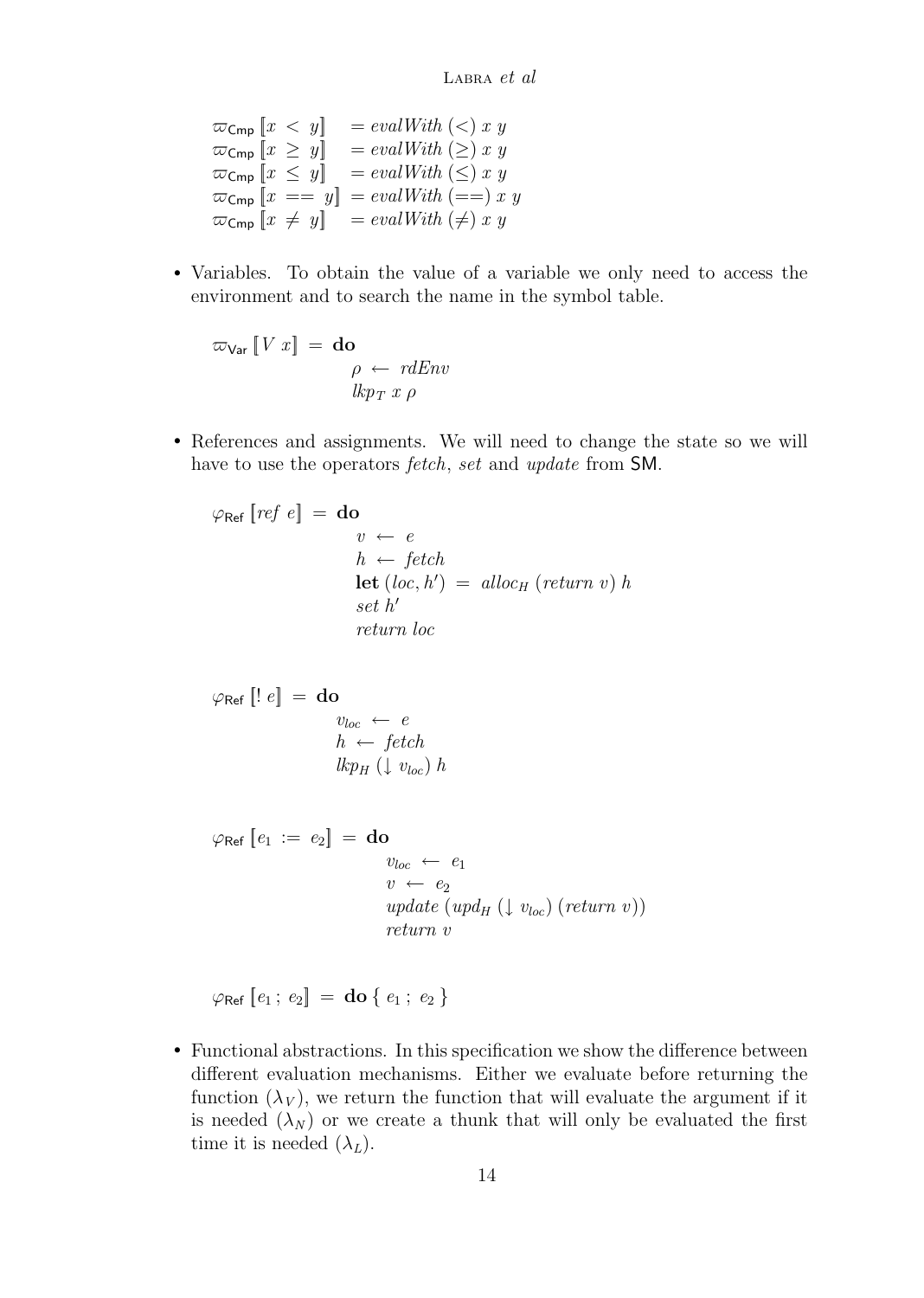$\varphi$ Fun  $\lbrack \lambda_V x \, e \rbrack =$  do  $\rho \leftarrow \textit{rdEnv}$ return ( $\uparrow$   $(\lambda m \rightarrow$  do  $v \leftarrow m$  $inEnv$  (upd<sub>T</sub> x (return v)  $\rho$ ) e ))

$$
\varphi_{\text{Fun}} [\lambda_N x e] = \textbf{do}
$$
\n
$$
\rho \leftarrow \text{rdEnv}
$$
\n
$$
\text{return } (\uparrow (\lambda m \rightarrow \text{inEnv} (\text{upd}_T x m \rho) e))
$$

$$
\varphi_{\text{Fun}} [\lambda_L x e] = \textbf{do}
$$
\n
$$
\rho \leftarrow \text{rdEnv}
$$
\n
$$
\text{return } (\uparrow (\lambda m \rightarrow \textbf{do}) h \leftarrow \text{fetch}
$$
\n
$$
\textbf{let } (loc, h') = \text{alloc}_{H} m h
$$
\n
$$
\text{set } (\text{upd}_{H} loc (\text{mk} \text{Thunk loc } m) h')
$$
\n
$$
\text{inEnv } (\text{upd}_{T} x (\text{fetch } \gg = \text{lkp}_{H} loc) \rho) e
$$

ϕFun [[e<sup>1</sup> @ e2]] = do v<sup>f</sup> ← e<sup>1</sup> ρ ← rdEnv (↓ vf) (inEnv ρ e2)

 $mkThunk$  :  $Loc \rightarrow Comp$  Value  $\rightarrow Comp$  Value  $mkThunk$  loc  $m =$  do  $v \leftarrow m$ update (upd<sub>H</sub> loc (return v)) return v

• Local declarations. We create a new location to store the local declaration in the heap and, depending on the evaluation mechanism, we evaluate  $e_1$ and store its value in that location before calling  $e_2$  ( $LET_V$ ), we store in that location the computation that will evaluate  $e_1$  when it is needed  $(LET_N)$ , or we create and store in that location a thunk that will only evaluate  $e_1$ the first time it is needed  $(LET_{L}).$ 

$$
\varphi_{\text{Dec}} [Let_V x e_1 e_2] = \textbf{do}
$$
  
\n
$$
(loc, \rho) \leftarrow prepareDecl e_1 x
$$
  
\n
$$
v \leftarrow inEnv \rho e_1
$$
  
\n
$$
update (upd_H loc (return v))
$$
  
\n
$$
inEnv \rho e_2
$$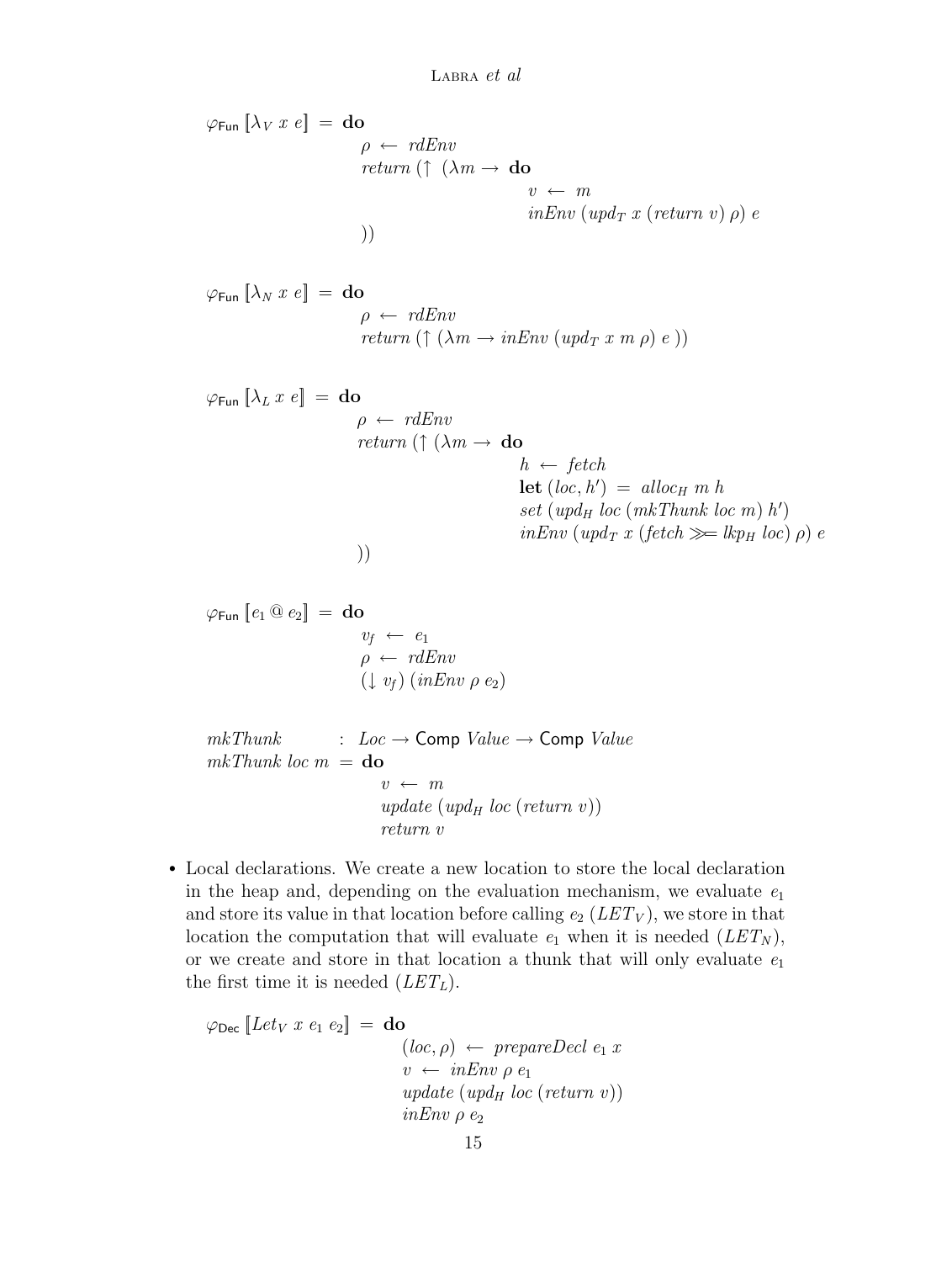$\varphi_{\text{Dec}}$  [Let<sub>N</sub> x e<sub>1</sub> e<sub>2</sub>] = do  $(loc, \rho) \leftarrow prepareDecl \ e_1 x$ update (upd<sub>H</sub> loc (inEnv  $\rho$  e<sub>1</sub>))  $inEnv \rho e_2$ 

 $\varphi_{\text{Dec}}$  [Let<sub>L</sub> x e<sub>1</sub> e<sub>2</sub>] = do  $(loc, \rho) \leftarrow prepareDecl \ e_1 x$ update (upd<sub>H</sub> loc (mkThunk loc (inEnv  $\rho$  e<sub>1</sub>)))  $inEnv \rho e_2$ 

 $prepareDecl$  : Comp  $Value \rightarrow Name \rightarrow Comp (Loc, Env)$ prepareDecl  $m x =$ **do**  $h \leftarrow \text{fetch}$  $\text{let}(loc, h') = \text{alloc}_{H} m h$ set  $h'$  $\rho \leftarrow r dEnv$ return (loc, upd<sub>T</sub> x (fetch  $\gg$  lkp<sub>H</sub> loc)  $\rho$ )

• First class continuations are directly obtained using the callcc operator from the *ContM*.

 $\varphi_{\text{Callcc}}$   $\llbracket \text{Callcc} \rrbracket = return (\uparrow \text{fcc})$ where fcc  $m =$ **do**  $v_f \leftarrow m$ callcc  $(\lambda \kappa \rightarrow (\downarrow v_f)$  (return  $(\uparrow \kappa))$ )

Once we have specified the algebras and monadic algebras, we define the corresponding interpreter as a combination of catamorphism and monadic catamorphism:

 $\varpi_L$  : (Arith ⊕ Boolean ⊕ Cmp ⊕ Var) *Value*  $\rightarrow$  Comp *Value*  $\overline{\omega}_{\mathcal{L}} = \overline{\omega}_{\mathsf{Arith}} \oplus_{\mathsf{m}} \overline{\omega}_{\mathsf{Boolean}} \oplus_{\mathsf{m}} \overline{\omega}_{\mathsf{Cmp}} \oplus \overline{\omega}_{\mathsf{Var}}$ 

 $\varphi_{\mathcal{L}}$  : (Ref  $\oplus$  Fun  $\oplus$  Dec)(Comp *Value*)  $\rightarrow$  Comp *Value*  $\varphi_{\mathcal{L}} = \varphi_{\textrm{Ref}} \oplus \varphi_{\textrm{Fun}} \oplus \varphi_{\textrm{Dec}}$ 

Inter $c : \mathcal{L} \to \text{Comp Value}$ Inter $_{\mathcal{L}} = (\lbrack \varpi_{\mathcal{L}}, \varphi_{\mathcal{L}} \rbrack)$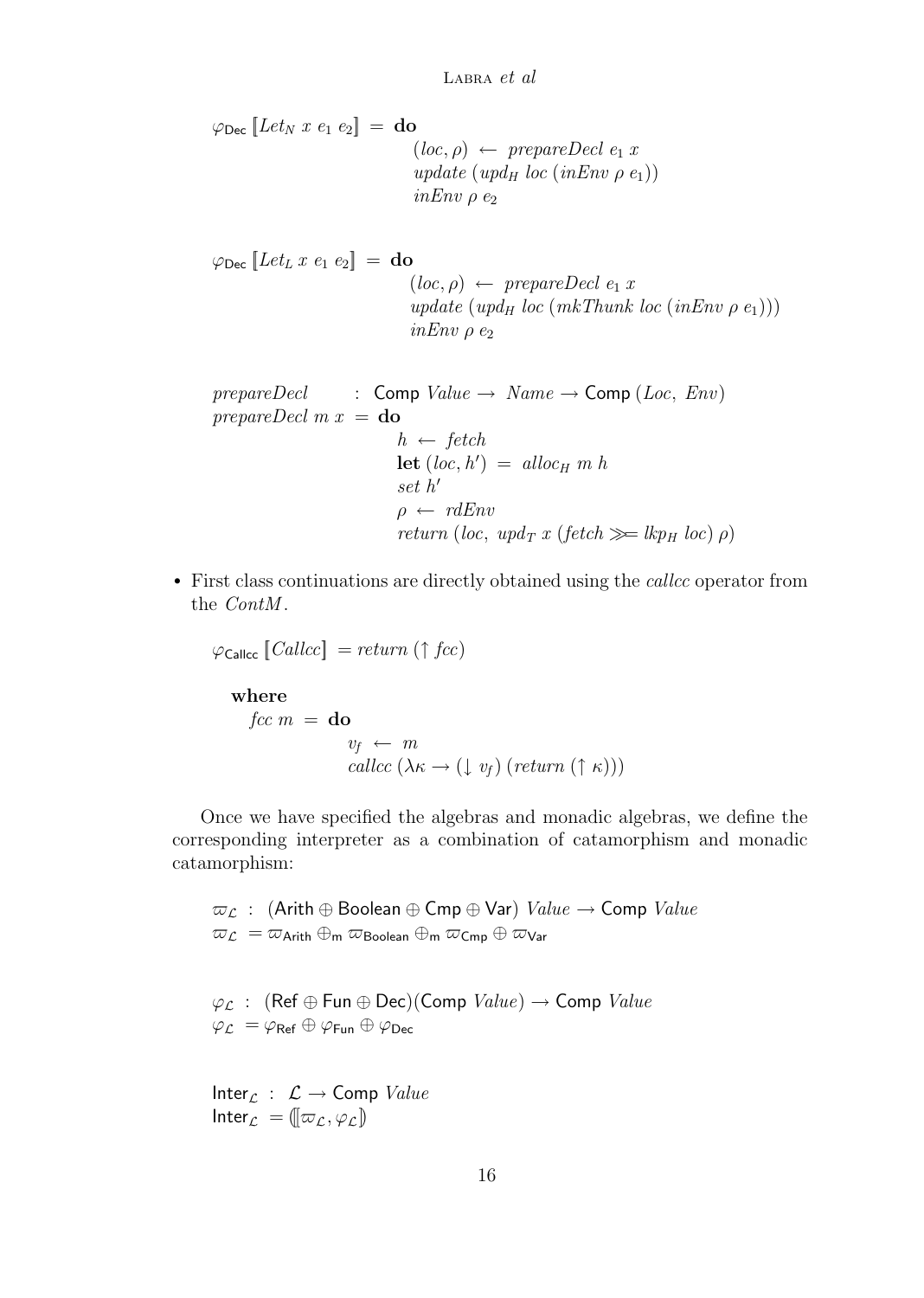## 7 Conclusions and future work

The Language Prototyping System is a combination of generic programming concepts and modular monadic semantics, which offers a very modular way to specify the semantics of programming languages. It allows the definition of reusable semantic blocks and provides an interactive system for language testing.

The system can be considered as another example of a domain-specific language embedded in Haskell [\[20,](#page-18-5)[28,](#page-19-10)[51\]](#page-21-4). This approach has some advantages: the development is easier as we can rely on the fairly good type system of Haskell, it is possible to obtain direct access to Haskell libraries and tools, and we do not need to define a new language with its syntax, semantics, type system, etc. At the same time, the main disadvantages are the mixture of error messages from the domain-specific language and the host language, some Haskell type system limitations and the Haskell dependency, which impedes obtaining executable prototypes implemented in other languages. At this moment we are assessing whether it would be better to define an independent domain specific meta-language for monadic semantic specifications. Some work in this direction can be found in [\[42,](#page-20-9)[5\]](#page-17-4).

On the theoretical side, [\[17\]](#page-18-2) shows how to derive a backtracking monad transformer from its specification. That approach should be applied to other types of monad transformers in order to prove the correctness of the system. It would be interesting to study the combination of algebras, coalgebras, monads and comonads to provide the semantics of interactive and object-oriented features [\[4](#page-17-5)[,24,](#page-19-11)[23,](#page-18-6)[29,](#page-19-12)[49\]](#page-20-10). Another line of research is the automatic derivation of compilers from the obtained interpreters. This line has already been started in [\[13](#page-18-7)[,14\]](#page-18-8).

LPS allows the definition of a language from reusable semantic building blocks. In [\[8\]](#page-17-6), the same problem is solved in the Action Semantics framework. In our approach, however, there are no conflicts leading to inconsistencies because the combined constructions belong to different abstract syntax entities. It would be very interesting to make deeper comparisons of the modularity of semantic specification techniques as has been started in [\[44,](#page-20-11)[33\]](#page-19-13).

With regard to the implementation, we have also made a simple version of the system using first-class polymorphism [\[25\]](#page-19-14) and extensible records [\[12\]](#page-18-9). This allows the definition of monads as first class values and monad transformers as functions between monads without the need of type classes. However, this feature is still not fully implemented in current Haskell systems. The current implementation could benefit from recent advances in generic programming [\[18\]](#page-18-10) which would allow the automatic generation of some definitions. Although there is a proposal for a Generic Haskell [\[16\]](#page-18-11), it has not been implemented yet.

In order to obtain a complete language design assistant [\[15\]](#page-18-12) it would be interesting to develop a Graphical User Interface or to integrate LPS in other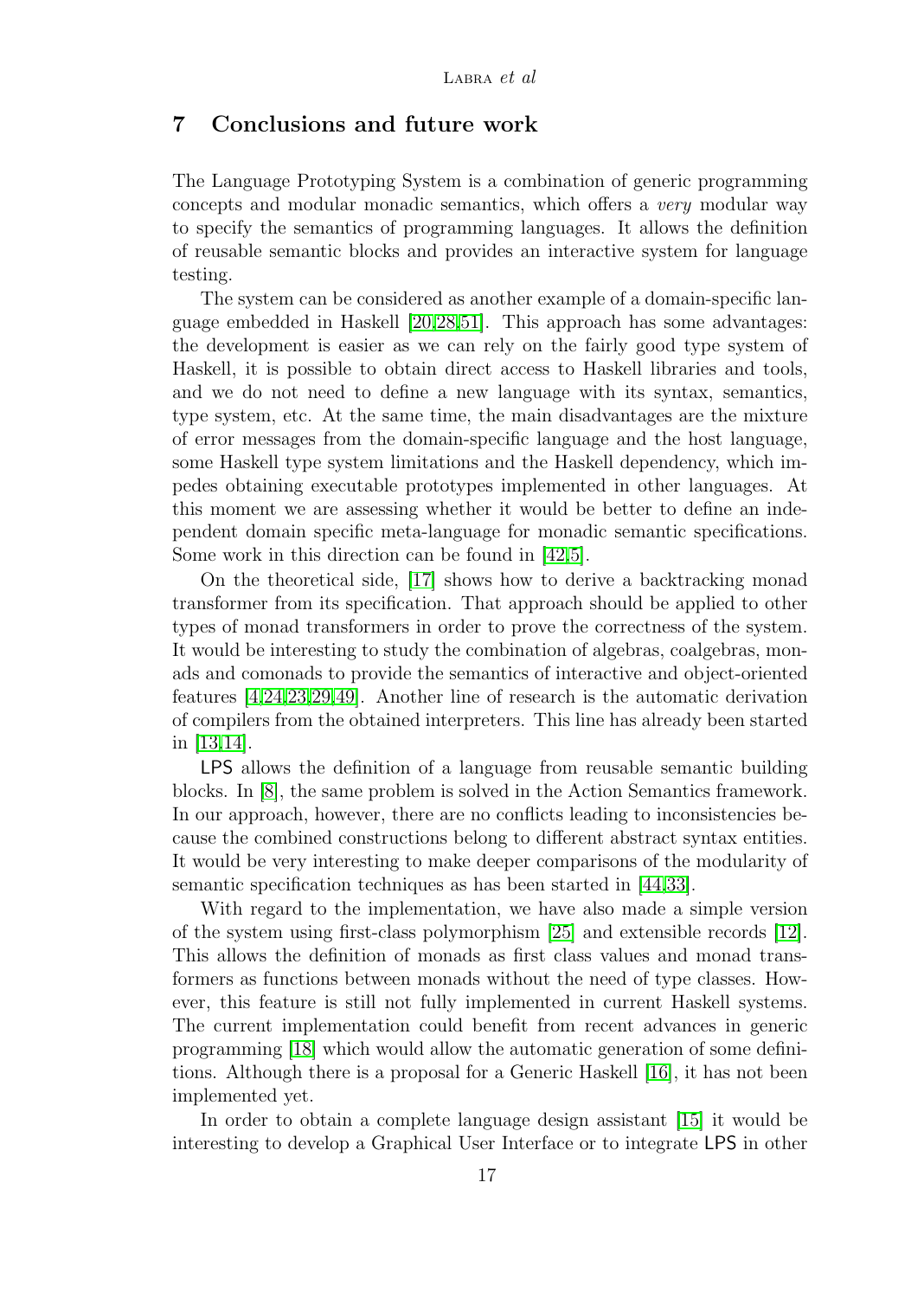tools like the ASF+SDF Meta-Environment [\[50\]](#page-21-5).

Finally, the initial goal of our research was the development of prototypes for the abstract machines underlying the Integral Object-Oriented Operating System Oviedo3 [\[2\]](#page-17-7) with the aim to test new features as security, concurrency, reflectiveness and distribution [\[7,](#page-17-8)[48\]](#page-20-12). More information on the system can be obtained at [\[1\]](#page-17-9).

# References

- <span id="page-17-9"></span>[1] Language Prototyping System. [http://lsi.uniovi.es/~labra/LPS/LPS.](http://lsi.uniovi.es/~labra/LPS/LPS.html) [html](http://lsi.uniovi.es/~labra/LPS/LPS.html).
- <span id="page-17-7"></span> $[2]$  D. Álvarez, L. Tajes, F. Álvarez, M. A. Díaz, R. Izquierdo, and J. M. Cueva. An object-oriented abstract machine as the substrate for an object-oriented operating system. In J. Bosch and S. Mitchell, editors, Object Oriented Technology ECOOP'97, Jÿvaskÿla, Finland, June 1997. Springer Verlag, LNCS 1357.
- <span id="page-17-1"></span>[3] Roland Backhouse, Patrik Jansson, Johan Jeuring, and Lambert Meertens. Generic programming - an introduction. In S. D. Swierstra, P. R. Henriques, and J. N. Oliveira, editors, Advanced Functional Programming, volume 1608 of Lecture Notes in Computer Science. Springer, 1999.
- <span id="page-17-5"></span>[4] L. S. Barbosa. Components as processes: An exercise in coalgebraic modeling. In S. F. Smith and C. L. Talcott, editors, FMOODS'2000 - Formal Methods for Open Object-Oriented Distributed Systems, pages 397–417, Stanford, USA, September 2000. Kluwer Academic Publishers.
- <span id="page-17-4"></span>[5] N. Benton, J. Hughes, and E. Moggi. Monads and effects. In International Summer School On Applied Semantics APPSEM'2000, Caminha, Portugal, 2000.
- <span id="page-17-3"></span>[6] R. Bird and Oege de Moor. Algebra of Programming. Prentice Hall, 1997.
- <span id="page-17-8"></span> $[7]$  M. A. Díaz, D. Álvarez, A. García-Mendoza, F. Álvarez, L. Tajes, and J. M. Cueva. Merging capabilities with the object model of an object-oriented abstract machine. In S. Demeyer and J. Bosch, editors, Ecoop'98 Workshop on Distributed Object Security, volume 1543, pages 273–276. LNCS, 1998.
- <span id="page-17-6"></span>[8] K. Doh and P. Mosses. Composing programming languages by combining action-semantics modules. In M. van den Brand, M. Mernik, and D. Parigot, editors, First workshop on Language, Descriptions, Tools and Applications, Genova, Italy, April 2001.
- <span id="page-17-2"></span>[9] Luc Duponcheel. Writing modular interpreters using catamorphisms, subtypes and monad transformers. Utrecht University, 1995.
- <span id="page-17-0"></span>[10] David Espinosa. Semantic Lego. PhD thesis, Columbia University, 1995.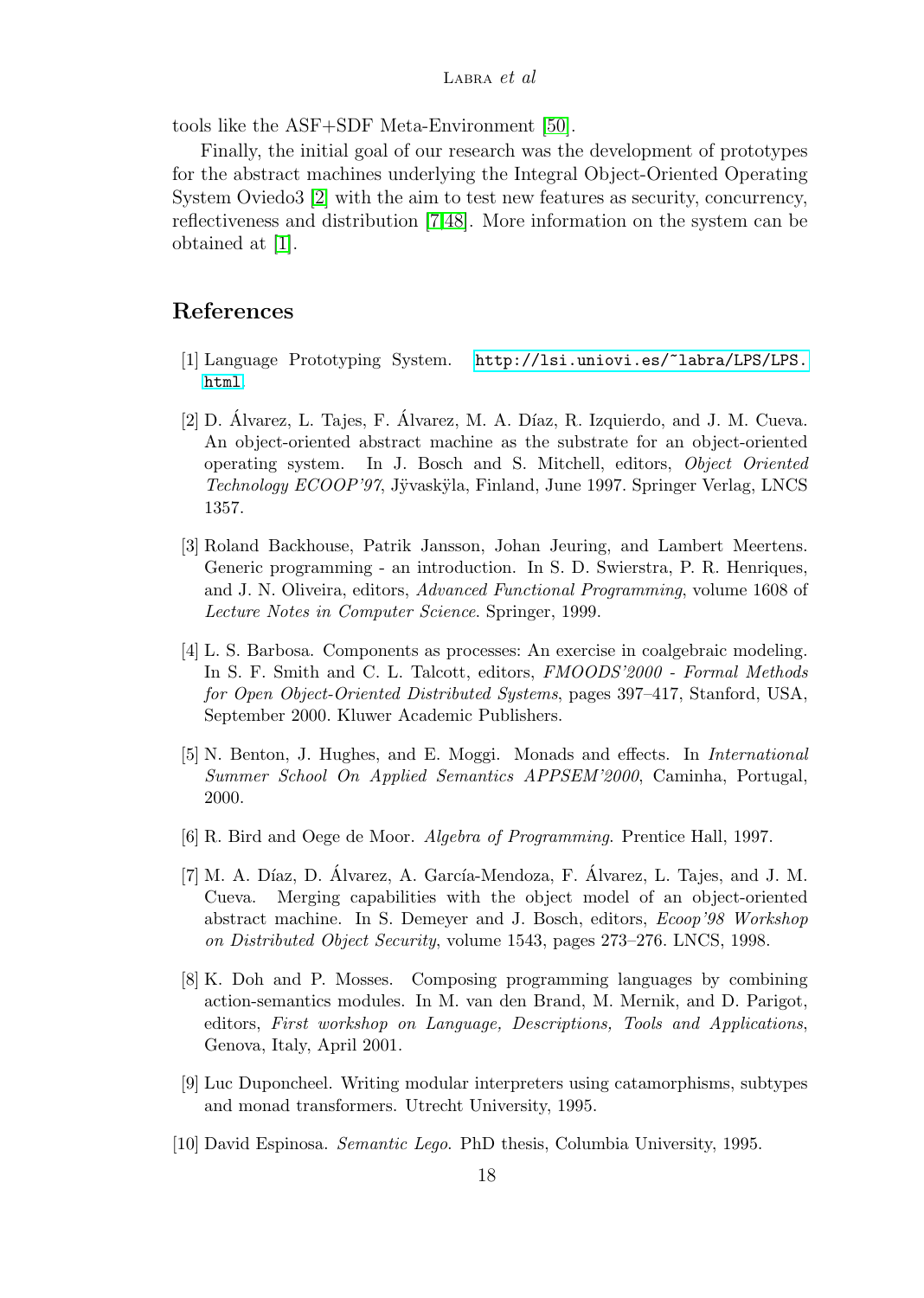- <span id="page-18-0"></span>[11] Maarten M. Fokkinga. Monadic maps and folds for arbitrary datatypes. Memoranda Informatica 94-28, Dept. of Computer Science, Univ. of Twente, June 1994.
- <span id="page-18-9"></span>[12] Benedict R. Gaster and Mark P. Jones. A Polymorphic Type System for Extensible Records and Variants. Technical Report NOTTCS-TR-96-3, Department of Computer Science, University of Nottingham, November 1996.
- <span id="page-18-7"></span>[13] William Harrison and Samuel Kamin. Modular compilers based on monad transformers. In Proceedings of the IEEE International Conference on Computer Languages, 1998.
- <span id="page-18-8"></span>[14] William Harrison and Samuel Kamin. Compilation as metacomputation: Binding time separation in modular compilers. In 5th Mathematics of Program Construction Conference, MPC2000, Ponte de Lima, Portugal, June 2000.
- <span id="page-18-12"></span>[15] Jan Heering. Application software, domain-specific languages and language design assistants. In Proceedings SSGRR 2000 International Conference on Advances in Infrastructure for Electronic Business, Science, and Education on the Internet, L'Aquila, Italy, 2000.
- <span id="page-18-11"></span>[16] R. Hinze. A generic programming extension for Haskell. In E. Meijer, editor, Proceedings of the 3rd Haskell Workshop, Paris, France, September 1999. The proceedings appear as a technical report of Universiteit Utrecht, UU-CS-1999- 28.
- <span id="page-18-2"></span>[17] Ralf Hinze. Deriving backtracking monad transformers. In Roland Backhouse and J.N. Oliveira, editors, *Proceedings of the 2000 International Conference on* Functional Programming, Montreal, Canada, September 2000.
- <span id="page-18-10"></span>[18] Ralf Hinze. A new approach to generic functional programming. In Conference Record of POPL'00: The 27th ACM SIGPLAN-SIGACT Symposium on Principles of Programming Languages, January 2000.
- <span id="page-18-1"></span>[19] Z. Hu and H. Iwasaki. Promotional transformation of monadic programs. In Workshop on Functional and Logic Programming, Susono, Japan, 1995. World Scientific.
- <span id="page-18-5"></span>[20] P. Hudak. Domain-specific languages. In Peter H. Salus, editor, Handbook of Programming Languages, volume III, Little Languages and Tools. Macmillan Technical Publishing, 1998.
- <span id="page-18-4"></span>[21] John Hughes. The design of a pretty-printing library. In J. Jeuring and E. Meijer, editors, First International School on Advanced Functional Programming, volume 925 of LNCS. Springer Verlag, 1995.
- <span id="page-18-3"></span>[22] G. Hutton and E. Meijer. Monadic parser combinators. Technical Report NOTTCS-TR-96-4, University of Nottingham, December 1996.
- <span id="page-18-6"></span>[23] B. Jacobs and E. Poll. A monad for basic java semantics. In T. Rus, editor, Algebraic Methodology and Software Technology, number 1816 in LNCS. Springer, 2000.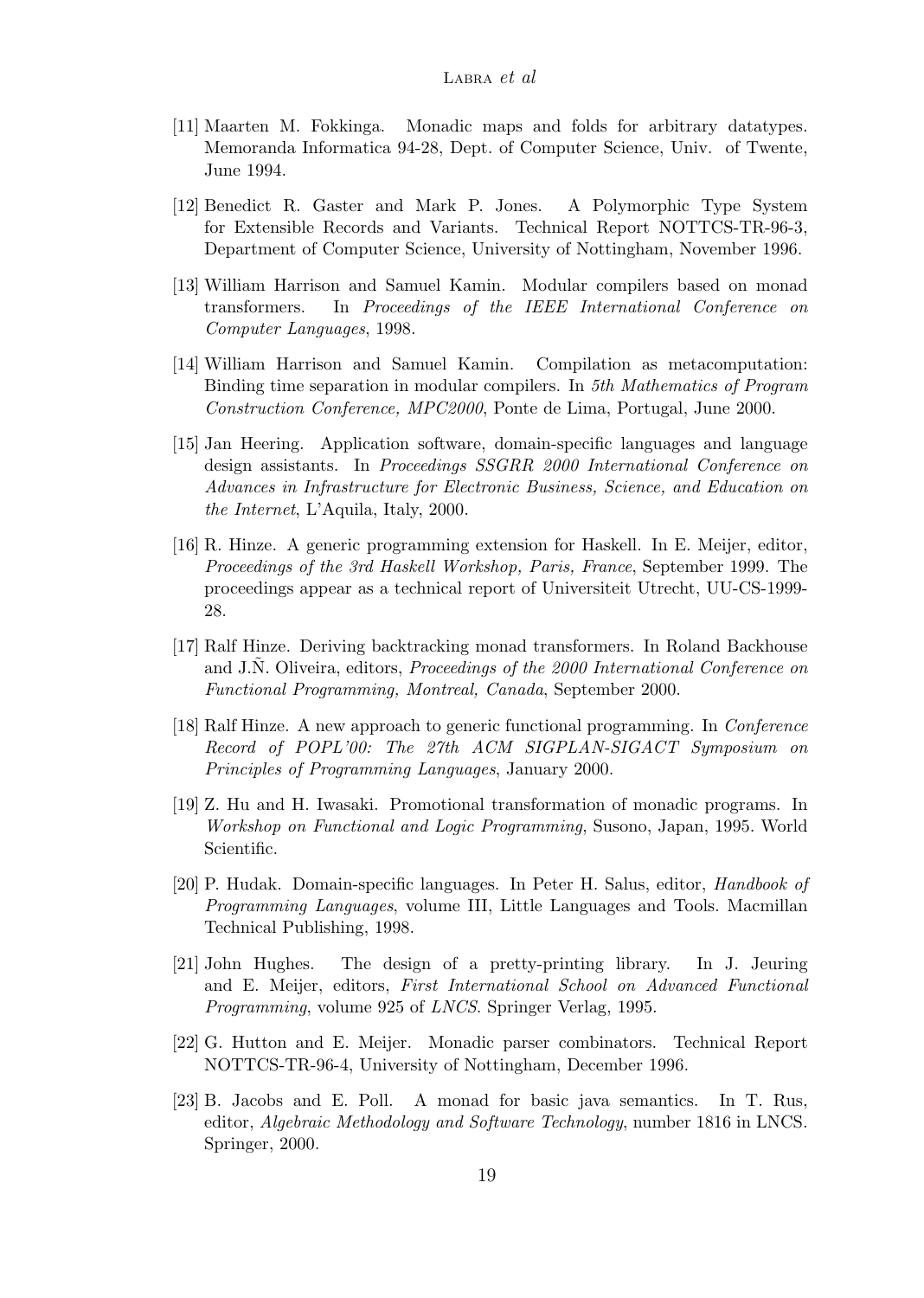- <span id="page-19-11"></span>[24] Bart Jacobs. Coalgebraic reasoning about classes in object-oriented languages. In Coalgebraic Methods in Computer Science, number 11. Electronic Notes in Computer Science, 1998.
- <span id="page-19-14"></span>[25] Mark P. Jones. First-class Polymorphism with Type Inference. In Proceedings of the Twenty Fourth Annual ACM SIGPLAN-SIGACT Symposium on Principles of Programming Languages, Paris, France, January 15-17 1997.
- <span id="page-19-7"></span><span id="page-19-1"></span>[26] Mark P. Jones and L. Duponcheel. Composing monads. YALEU/DCS/RR 1004, Yale University, New Haven, CT, USA, 1993.
- <span id="page-19-0"></span>[27] S. P. Jones, J. Hughes, L. Augustsson, D. Barton, B. Boutel, W. Burton, J. Fasel, K. Hammond, R. Hinze, P. Hudak, T. Johnsson, M. Jones, J. Launchbury, E. Meijer, J. Peterson, A. Reid, C. Runciman, and P. Wadler. Haskell 98: A Non-strict, Purely Functional Language. Technical report, February 1999.
- <span id="page-19-10"></span>[28] S. Kamin. Research on domain-specific embedded languages and program generators. Electronic Notes in Theoretical Computer Science, Elsevier Press, 12, 1998.
- <span id="page-19-12"></span>[29] Richard B. Kieburtz. Designing and implementing closed domain-specific languages. Invited talk at the Workshop on Semantics, Applications and Implementation of Program Generation (SAIG), 2000.
- <span id="page-19-4"></span>[30] J. E. Labra. An implementation of modular monadic semantics using folds and monadic folds. In Workshop on Research Themes on Functional Programming, Third International Summer School on Advanced Functional Programming, Braga - Portugal, 1998.
- <span id="page-19-5"></span>[31] J. E. Labra, J. M. Cueva, and C. Luengo. Language prototyping using modular monadic semantics. In 3rd Latin-American Conference on Functional Programming, Recife - Brazil, March 1999.
- <span id="page-19-6"></span>[32] J. E. Labra, J. M. Cueva, and M. C. Luengo. Modular development of interpreters from semantic building blocks. In The 12th Nordic Workshop on Programming Theory, Bergen, Norway, October 2000. University of Bergen.
- <span id="page-19-13"></span>[33] Jose E. Labra. Modular Development of Language Processors from Reusable Semantic Specifications. PhD thesis, Dept. of Computer Science, University of Oviedo, 2001. In spanish.
- <span id="page-19-8"></span>[34] Konstantin Laufer. Combining type classes and existential types. In Proceedings of the Latin American Informatics Conference, Mexico, 1994.
- <span id="page-19-9"></span>[35] Daan Leijen. Parsec. <http://www.cs.uu.nl/~daan/parsec.html>, 2000.
- <span id="page-19-3"></span>[36] Sheng Liang. Modular Monadic Semantics and Compilation. PhD thesis, Graduate School of Yale University, May 1998.
- <span id="page-19-2"></span>[37] Sheng Liang and Paul Hudak. Modular denotational semantics for compiler construction. In Programming Languages and Systems – ESOP'96, Proc. 6th European Symposium on Programming, Linköping, volume 1058 of Lecture Notes in Computer Science, pages 219–234. Springer-Verlag, 1996.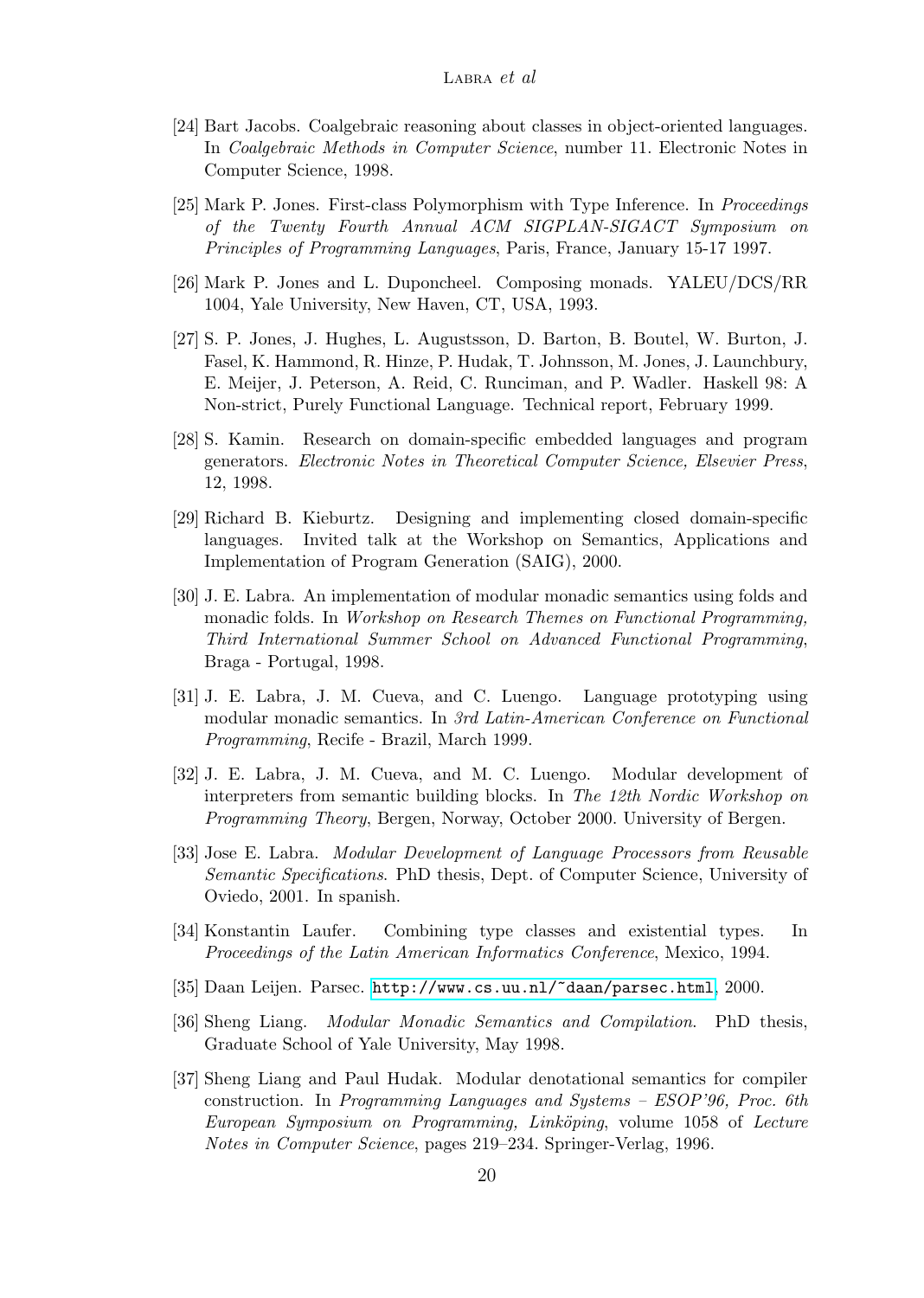- <span id="page-20-3"></span>[38] Sheng Liang, Paul Hudak, and Mark P. Jones. Monad transformers and modular interpreters. In 22nd ACM Symposium on Principles of Programming Languages, San Francisco, CA. ACM, January 1995.
- <span id="page-20-4"></span>[39] Grant Malcolm. Data structures and program transformation. Science of Computer Programming, 14:255–279, 1990.
- <span id="page-20-5"></span>[40] E. Meijer, M. M. Fokkinga, and R. Paterson. Functional programming with bananas, lenses, envelopes and barbed wire. In Functional Programming and Computer Architecture, pages 124–144. Springer-Verlag, 1991.
- <span id="page-20-6"></span>[41] E. Meijer and J. Jeuring. Merging monads and folds for functional programming. In J. Jeuring and E. Meijer, editors, Advanced Functional Programming, Lecture Notes in Computer Science 925, pages 228–266. Springer-Verlag, 1995.
- <span id="page-20-9"></span>[42] E. Moggi. Metalanguages and applications. In A. M. Pitts and P. Dybjer, editors, Semantics and Logics of Computation, Publications of the Newton Institute. Cambridge University Press, 1997.
- <span id="page-20-7"></span><span id="page-20-1"></span>[43] Eugenio Moggi. An abstract view of programming languages. Technical Report ECS-LFCS-90-113, Edinburgh University, Dept. of Computer Science, June 1989. Lecture Notes for course CS 359, Stanford University.
- <span id="page-20-11"></span>[44] P. D. Mosses. Semantics, modularity, and rewriting logic. In C.Kirchner and H. Kirchner, editors, International Workshop on Rewriting Logic and its Applications, volume 15 of Electronic Notes in Theoretical Computer Science. Elsevier Science, 1998.
- <span id="page-20-0"></span>[45] Peter D. Mosses. Theory and practice of action semantics. In 21st Int. Symp. on Mathematical Foundations of Computer Science, volume 1113, pages 37– 61, Cracow, Poland, Sept 1996. Lecture Notes in Computer Science, Springer-Verlag.
- <span id="page-20-8"></span>[46] Tim Sheard and Leonidas Fegaras. A fold for all seasons. In Proceedings 6th ACM SIGPLAN/SIGARCH Intl. Conf. on Functional Programming Languages and Computer Architecture, FPCA'93, Copenhagen, Denmark, 9–11 June 1993, pages 233–242. ACM, New York, 1993.
- <span id="page-20-2"></span>[47] Guy L. Steele, Jr. Building interpreters by composing monads. In Conference record of POPL '94, 21st ACM SIGPLAN-SIGACT Symposium on Principles of Programming Languages: Portland, Oregon, January 17–21, 1994, pages 472– 492, New York, USA, 1994. ACM Press.
- <span id="page-20-12"></span> $[48]$  L. Tajes, F. Alvarez, D. Alvarez, M. A. Díaz, and J.M. Cueva. A computational model for a distributed object-oriented operating system based on a reflective abstract machine. In S. Demeyer and J. Bosch, editors, Ecoop'98 Workshop on Reflective Object-Oriented Programming and Systems, volume 1543, pages 382–383. LNCS, 1998.
- <span id="page-20-10"></span>[49] Daniele Turi and Jan Rutten. On the foundations of final coalgebra semantics: non-well-founded sets, partial orders, metric spaces. Mathematical Structures in Computer Science, 8(5):481–540, 1998.